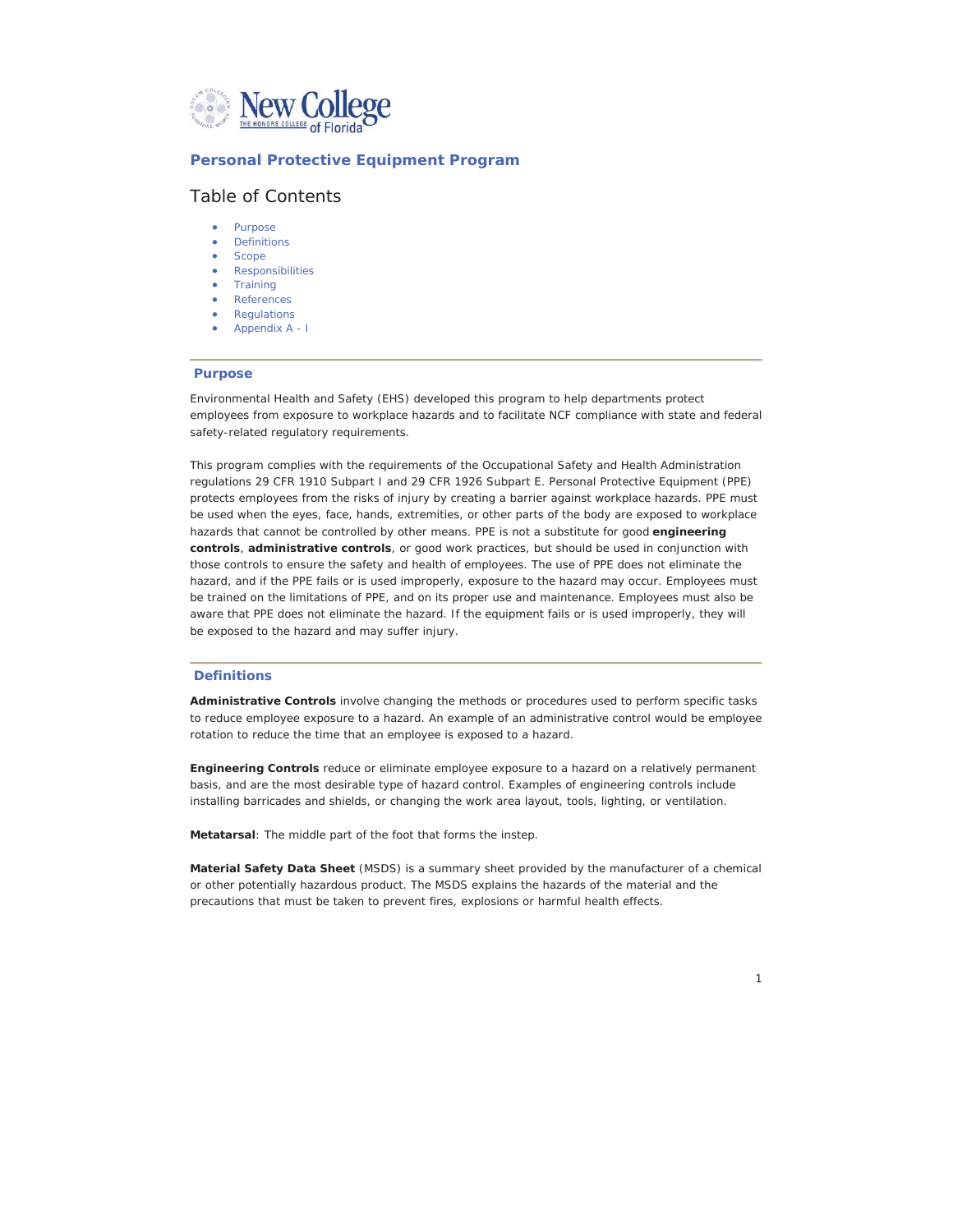**Qualified Person** is one who has received training appropriate for the tasks to be performed and has demonstrated the necessary skills and techniques to perform his or her work safely.

## **Scope**

This program applies to all NCF properties, to all work performed on the NCF campus, and to all work performed by NCF employees regardless of jobsite location.

This program specifically addresses eye, face, foot, hand, and torso protection.

This program does not fully address the details of PPE required for respiratory, noise, or non¬ionizing radiation (such as laser) hazards, though the need for such PPE may be identified during the hazard assessment process. If such potential hazards are identified during the assessment process, contact EHS for guidance.

This program does not fully address the details of PPE required for fall or electrical hazards, though the need for such PPE may be identified during the hazard assessment process. If such potential hazards are identified during the assessment process, contact EHS.

This program does not fully address the details of PPE required for work involving ionizing radiation. Information on work practices and PPE required for such hazards may be obtained by contacting EHS.

Supplemental information on PPE required for laboratory operations may be found in the NCF's Chemical Hygiene Plan (CHP). A copy of the CHP may be obtained by contacting EHS.

This program requires:

- Designation of responsible persons by departments to coordinate the requirements of this program at their worksites.
- Training of designated departmental personnel by EHS.
- Performing a hazard assessment of worksites and/or employee job duties by designated departmental personnel,
- Assigning PPE to employees based upon the results of the hazard assessment performed.
- Training of employees by designated departmental personnel.
- EHS evaluating the effectiveness of the PPE Program on a periodic basis and by EHS modifying training or the written program as needed to address identified deficiencies.

## **Responsibilities**

## **Environmental Health and Safety**

The Personal Protective Equipment Program will be implemented by using "Train-The-Trainer" methods. EHS will assist departments by providing technical support, supervisory-level training, and oversight for the program upon request. EHS will assist the departments, upon request, by providing training for non-supervisory personnel. EHS involvement does not relieve NCF departments, supervisors, or contractors of their individual responsibilities. EHS is responsible for developing, implementing, and administering the PPE Program. This involves:

- Assisting in training supervisors or other departmental representative(s) to conduct workplace hazard assessments.
- Assisting with the hazard assessment surveys by serving as a technical resource.
- Providing guidance on the selection, care, and use of PPE.
- Maintaining centralized records of hazard assessments, training, and inspections.
- Providing training and technical assistance to the designated departmental personnel.
- Developing and maintaining the PPE train-the-trainer manual, videos, and other training resources.
- Evaluating the overall effectiveness of the PPE Program on a periodic basis, and revising the program as needed to assure the safety of NCF employees.

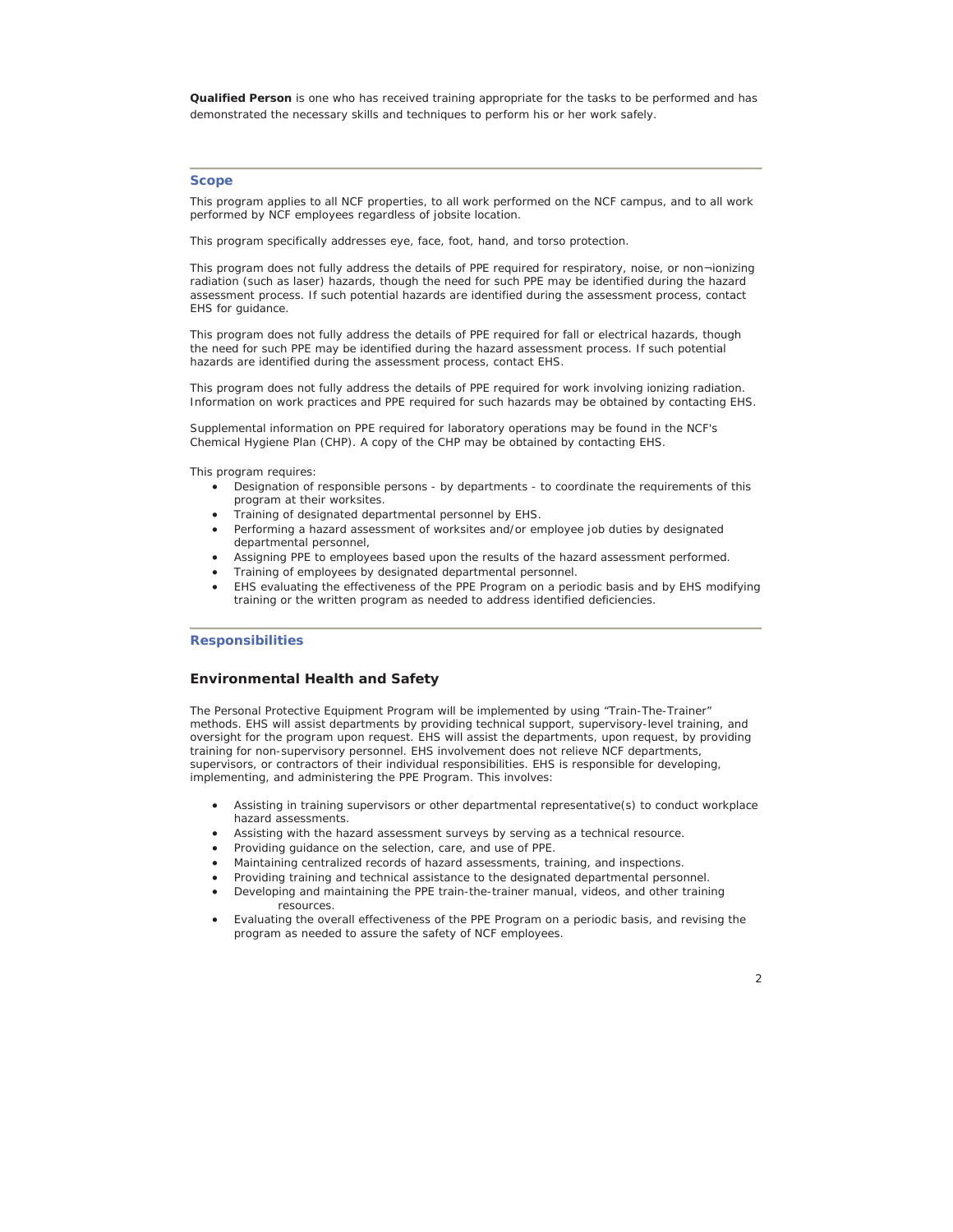- x Maintaining the NCF Respiratory Protection and Hearing Conservation programs, as needed, and evaluating workplace exposure to hazards that would require the use of respirators or hearing protection.
- Maintaining the NCF Chemical Hygiene Plan. This plan covers the use of protective devices in laboratory operations.

## **Departmental Responsibilities**

Individual NCF Departments are expected to maintain safe and healthy learning and working environments for faculty, staff, students, and visitors to our campus. Departments must require faculty, staff, students, and visitors to use, where necessary, personal protective equipment and protective work clothing suitable to protect them from contact with, or exposure to, hazardous conditions or substances within departmental facilities. It is recommended that each department designate one person to coordinate and implement this program (e.g., the PPE Coordinator(s)), though any equally effective method may be used if compliance with the requirements of this program is assured. This individual will conduct or coordinate inspections of all workplaces to determine the need for PPE and help in selecting the proper PPE for each task performed. This responsibility will fall to the highest supervisory level of each departmental unit unless otherwise specified. The name(s) of designated departmental personnel must be provided to EHS.

This PPE Coordinator, or other person(s) designated by the department, will perform the following operations once they are trained by EHS:

## ҏ**Job Specific Hazards Assessments**

Each department is required to assess the hazards in their workplace(s) to determine which operations require personal protective equipment. In some situations it may be more appropriate for the hazard assessment to involve a review of an employee's job duties or duties for a class of employee to determine if work is performed that that will require the use of PPE. This hazard assessment must be performed in accordance with the requirements outlined in this program.

#### **Equipment selection**

If the work site hazard assessment or the review of employee job duties, indicate that there is exposure to a hazard(s) that requires the use of PPE, the departmental designee(s) will:

- Select, and have each affected employee use, the type(s) of PPE that will protect the employee from the hazards identified in the hazard assessment.
- Inform the employee of the reasons for selecting the specific PPE.
- Select PPE that properly fits each affected employee.
- x Verify that the hazard assessment has been performed through a written certification. This certification must identify the workplace or job duties evaluated, the name of the person performing the assessment, and the date of the assessment.

## ҏ**Employee-owned equipment**

Where employees provide their own protective equipment, the department is responsible for assuring that it is adequate for the hazardous condition, and that this equipment is properly maintained as required by this program.

#### ҏ**Design**

The department must assure that all PPE is of a safe design and construction for the work to be performed.

## ҏ**Defective and damaged equipment**

The department must assure that defective or damaged personal protective equipment is not used.

## **Training**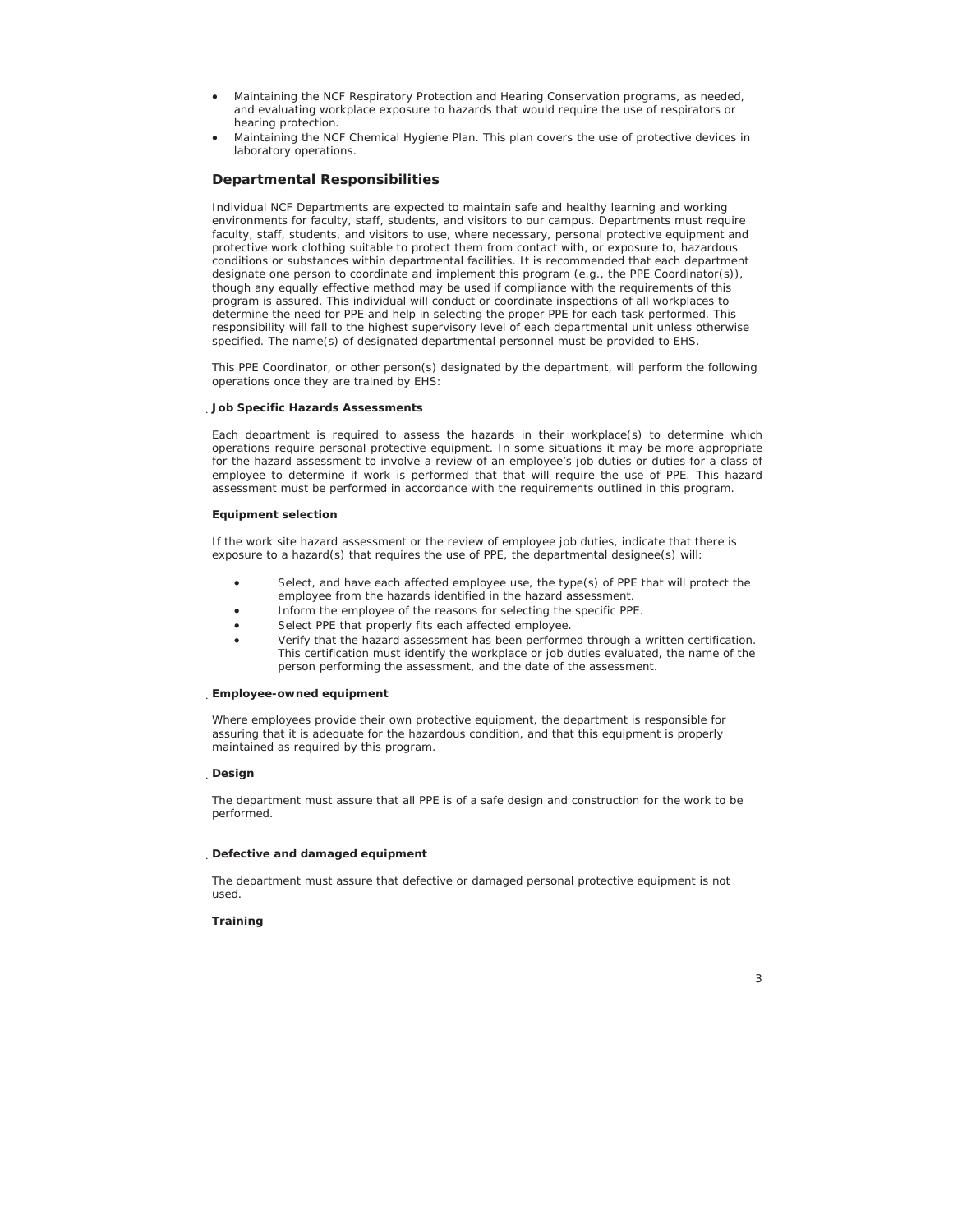The person(s) designated above, or other assigned departmental representative, must train each employee who is required to use PPE.

## **Recordkeeping**

Maintain records of hazard assessments, PPE assignments and training, and provide a copy of all records to EHS.

#### ҏ**Assessment**

Seek assistance from EHS as needed to evaluate hazards. Reassess the worksite when new hazards are introduced or when processes are changed or added in the work place.

## **Employees**

Employees are responsible for following the requirements of this program. Employees are expected to:

- Attend required training sessions on PPE.
- Wear PPE as required.
- Clean, maintain, and care for PPE as required.
- Inform the departmental PPE Coordinator of the need to repair or replace PPE

#### **Contractors**

Contractors must comply with all local, state, and federal safety requirements, and must assure that all of their employees performing work on NCF property have been suitably trained and supplied with the appropriate PPE.

## **Visitors**

Visitors to NCF property must abide by the requirements of this program. It is the responsibility of the person(s) hosting the visitors to enforce this program. PPE used by visitors, whether provided by the visitor or the host department, must meet the minimum requirements established for NCF employees.

## **Training**

Each employee required to wear PPE must receive training in the proper use and care of their PPE. It is expected that either the supervisor or other person(s) designated by the department will provide this training. This training must include the following:

- When PPE is to be worn;
- What PPE is necessary;
- How to properly don, doff, adjust, and wear PPE;
- The limitations of PPE;
- The proper care, maintenance, useful life, and disposal of PPE.

The employee must demonstrate an understanding of the training and ability to use PPE properly before being allowed to perform work requiring the use of PPE. The PPE Coordinator(s) must maintain a written certification that each affected employee has received and understood the required training. This certification must include the name of each employee trained, the dates(s) of training, and the subject of the training. A blank training certificate may be found at the end of Appendix H. When the PPE Coordinator(s) or EHS has reason to believe that an employee using PPE does not have the understanding and skill required to use this equipment safely, the employee must be retrained immediately. Retraining is also required when changes in the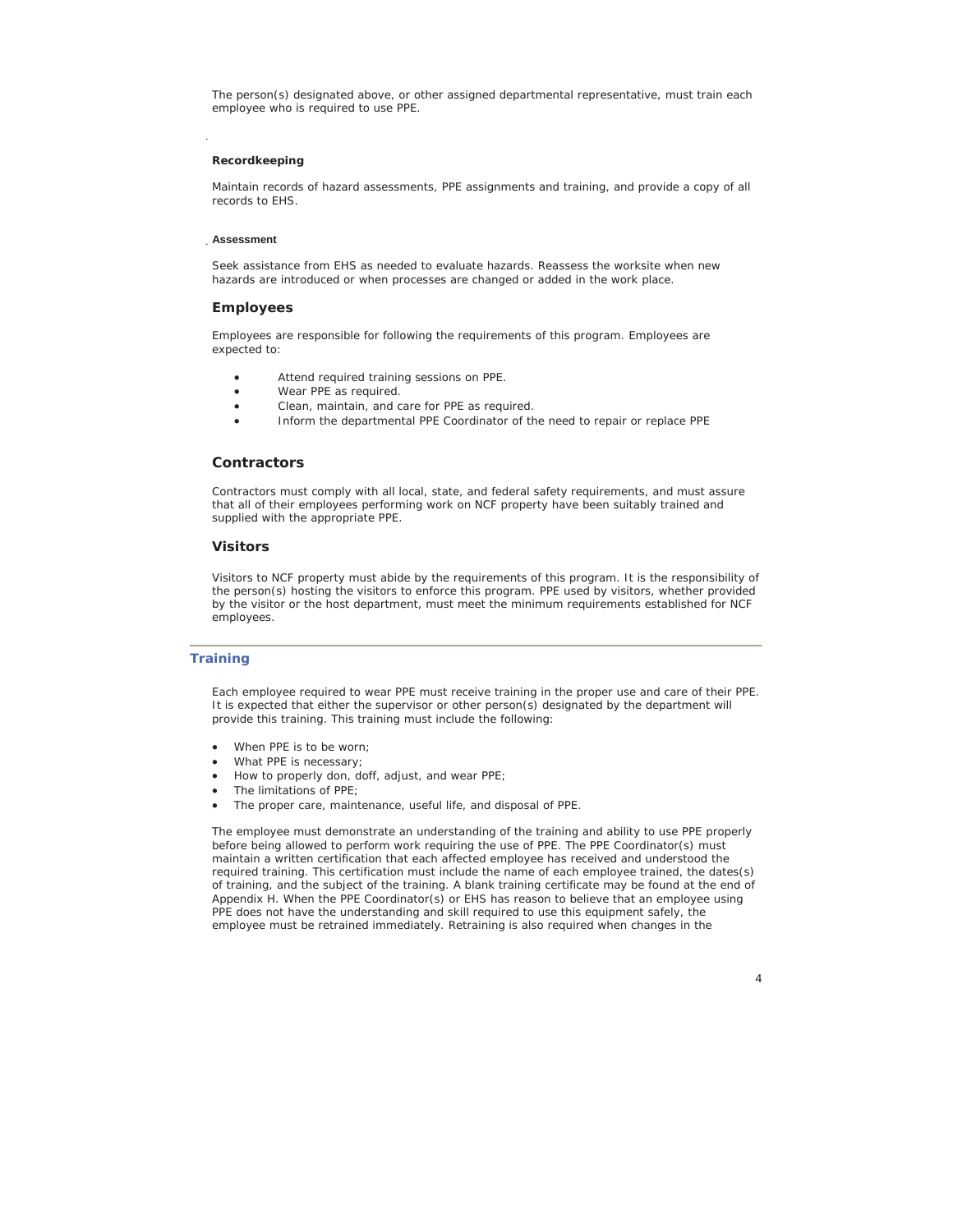workplace render previous training obsolete, or when changes in the type of PPE to be used render previous training obsolete. When assistance is required, the PPE Coordinator for the department may be provided training by EHS.

## **Hazard Assessment and Equipment Selection**

## **Evaluation of Hazards**

Two types of hazard assessments may need to be performed by the department.

*Workplace hazards* should be evaluated when an employee works at one location or performs only one class of work.

Job specific hazards should be evaluated when an employee does not work at a fixed location and is exposed to hazards at a number of work locations.

#### **Workplace Hazards**

The PPE Coordinator(s) will be reviewing departmental workplaces to determine if hazards are present or are likely to be present that require the use of PPE. The workplace hazard assessment is conducted using the guidance provided in Appendix A and must be documented in writing using the form provided in Appendix I. A copy of this assessment must be provided to EHS. The first step of the hazard assessment is to perform a walk-through survey of the worksite to observe and record potential hazards. Hazards are identified as follows:

| Electrical hazards                                | Layout of workplace                               |
|---------------------------------------------------|---------------------------------------------------|
| Presence of sharp objects or<br>edges             | Stacked or stored objects that could fall or roll |
|                                                   |                                                   |
| Sources of light radiation                        | Types of chemical exposure                        |
| Sources of rolling or pinching<br>objects         | Sources of high and low temperature               |
| Exposed moving parts of<br>machinery or equipment | Exposed moving parts of machinery or equipment    |
| Sources of harmful dust                           |                                                   |

After the worksite survey is completed, hazards are grouped into the following

| categories:               |                              |
|---------------------------|------------------------------|
| Impact                    | Heat                         |
| Penetration               | Compression (roll-over)      |
| Chemical                  | Respiratory                  |
| Light (optical) radiation | Electrical                   |
| Hearing                   | Harmful dust, mist, or fumes |

Finally, the data must be organized by hazard, and assess the hazards as to the type, level of risk, and seriousness of potential injury. This evaluation should include the possibility of exposure to multiple hazards.

## **Job Specific Hazards**

When an employee is exposed to hazards on multiple job sites the employee and/or their supervisor should be interviewed to identify the hazards to which he or she are exposed. The job specific hazard assessment is conducted using the guidance provided in Appendix A. The assessment must be documented in writing using the form provided in Appendix H and a copy of this assessment must be provided to EHS. The hazard assessment is performed in a manner similar to the evaluation of workplace hazards.

#### **PPE Selection**

Appropriate PPE is selected based upon the hazard(s) identified and using the guidance provided in: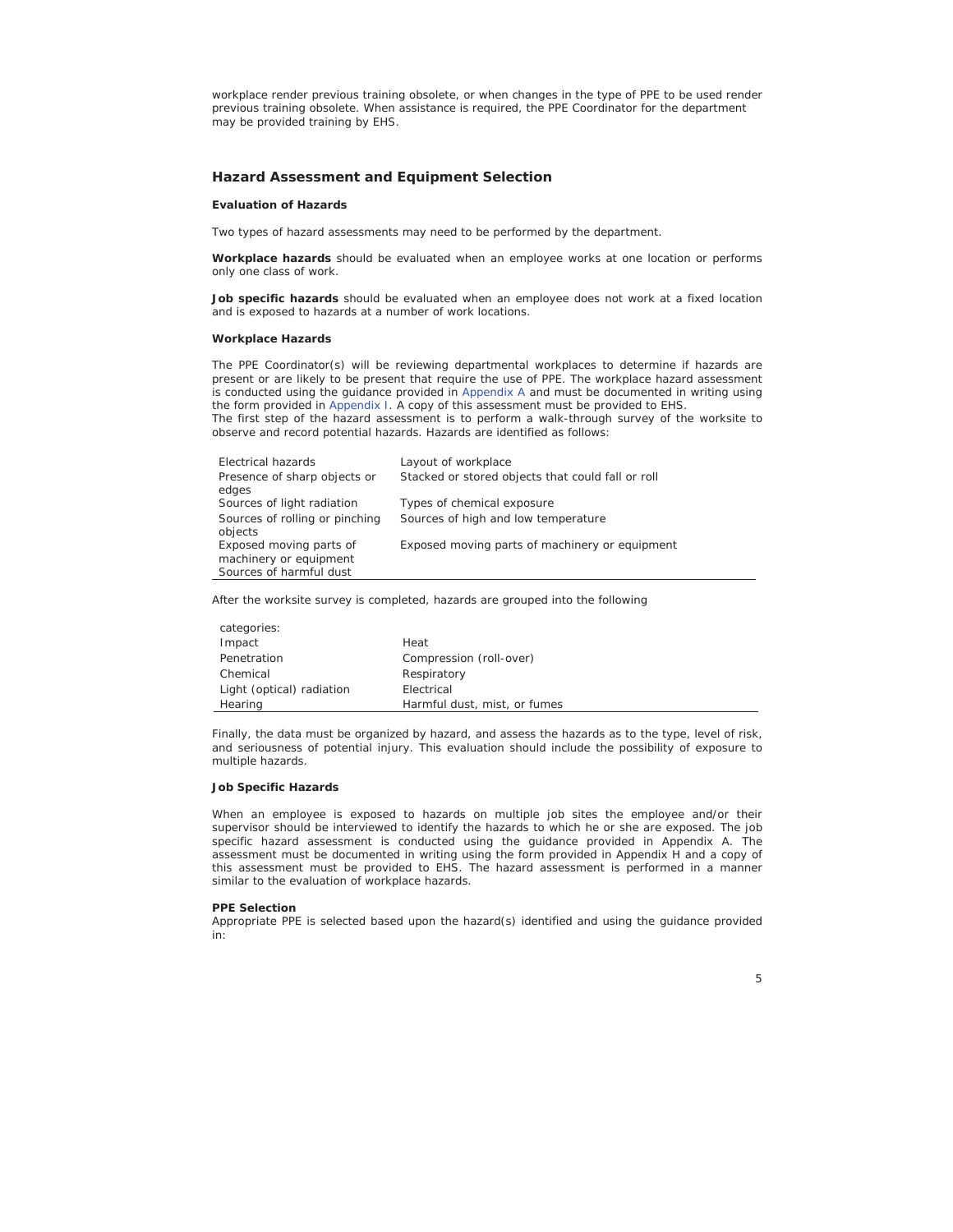Appendix A: Hazard Assessment and Personal Protective Equipment Selection Appendix B: Eye and Face Protection Appendix C: Head Protection Appendix D: Foot Protection Appendix E: Hand Protection Appendix F: Protective Clothing and Body Protection Appendix G: Fall Protection, Hearing Protection, Respiratory Protection, and Electrical Protective Devices Appendix H: Miscellaneous Forms Appendix I: Who Pays for PPE?

## **References**

## Published Sources

Referenced standards are detailed in the Appendices. A copy of these standards may be obtained from EHS. Related documents or programs include NCF's:

- Hearing Conservation Program
- Respiratory Protection Program
- Fall Protection Program
- Electrical Safety Program
- Chemical Hygiene Plan

## **Regulations**

## **Occupational Safety and Health Administration, General Industry Standards:**

- 29 CFR 1910.95 Occupational Noise Exposure
- 29 CFR 1910.97 Non-ionizing radiation.
- 29 CFR 1910.133 Eye and Face Protection
- 29 CFR 1910.134 Respiratory Protection
- 29 CFR 1910.135 Head Protection
- 29 CFR 1910.136 Foot Protection
- 29 CFR 1910.137 Electrical Protective Equipment
- 29 CFR 1910.138 Hand Protection
- 29 CFR 1910.1096 Ionizing Radiation

## **Occupational Safety and Health Administration, Construction Industry Standards:**

- 29 CFR 1926. 52 Occupational Noise Exposure
- 29 CFR 1926.53 Ionizing Radiation
- 29 CFR 1926.54 Non-ionizing Radiation
- 29 CFR 1926.95 Criteria for personal protective equipment.
- 29 CFR 1926.96 Occupational foot protection.
- 29 CFR 1926.100 Head protection.
- 29 CFR 1926.101 Hearing protection.
- 29 CFR 1926.102 Eye and face protection.
- 29 CFR 1926.103 Respiratory protection.
- 29 CFR 1926.104 Safety belts, lifelines, and lanyards.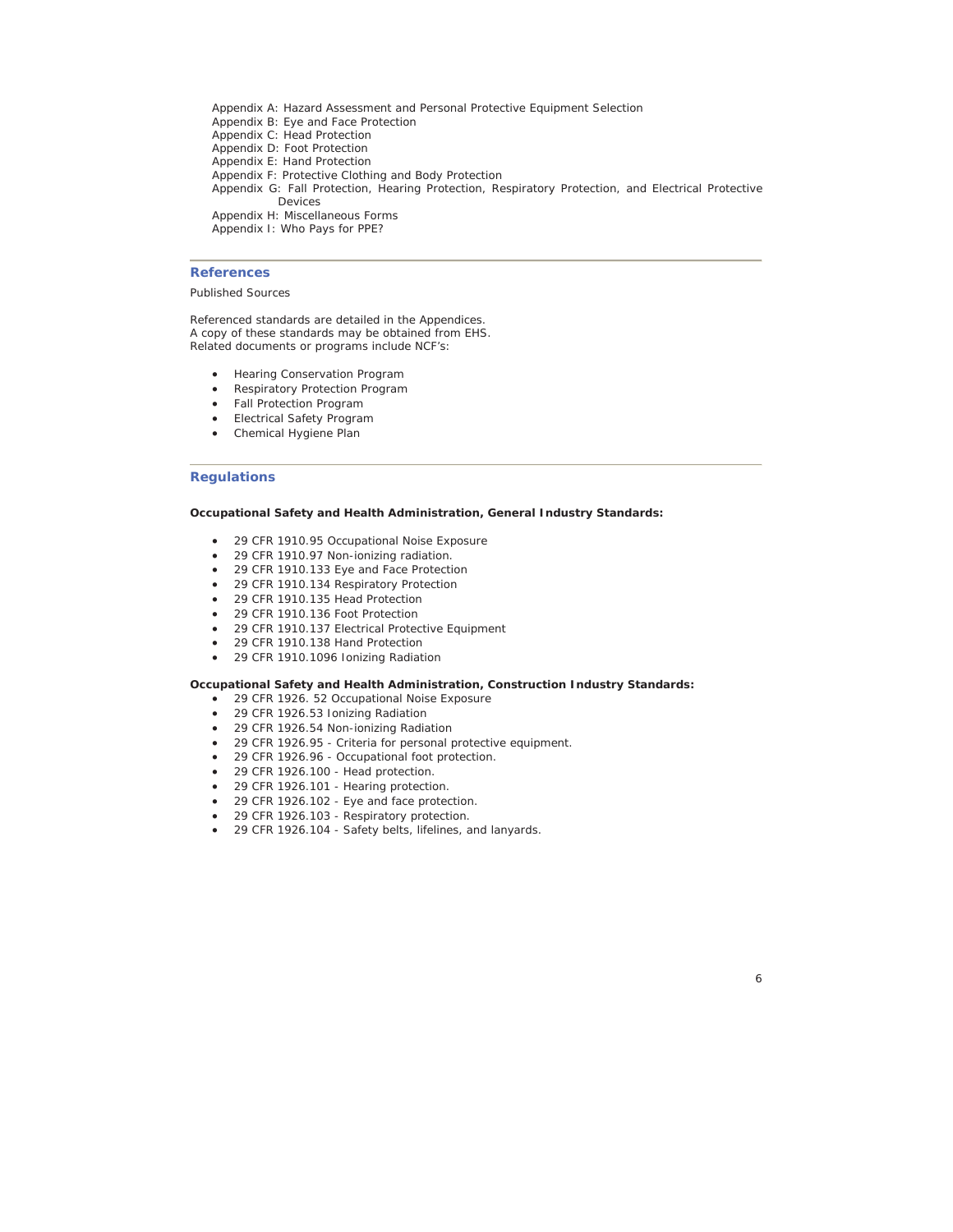## **Appendix A**

## Hazard Assessment and Personal Protective Equipment Selection

## **Overview of the Hazard Assessment Process**

#### **Hazard Identification**

The first step of the hazard assessment is to inspect the worksite and/or review the type of work performed by an employee if he or she conduct work at multiple sites. The purpose of the inspection and/or job review is to identify the hazards to which the employee is exposed. The inspection findings should be documented on the Hazard Assessment Form found in Appendix I. During this inspection/review particular attention should be paid to the following potential hazards:

- x Moving equipment, parts of equipment, processes or personnel that could result in collision, compression or impact.
- Potential for objects to fall or drop from above an employee.
- Exposure to chemicals or potentially harmful dusts, mists or fumes.
- x Rolling or pinching objects or machinery processes that could crush body parts, catch hair or snag loose clothing.
- **•** Electrical hazards, either from equipment, wiring, or utilities.
- Presence or use of sharp objects that could cut or pierce the body.
- Hot or cold surfaces that could cause burns or freezing.
- Light (optical) radiation from welding, cutting, brazing or other sources.
- Use of tools or equipment that may generate flying debris, harmful dusts or noise.
- The layout of the workplace and the locations of coworkers and the way in which work is staged or performed.

## **Organize the Data**

After completing the walk-through survey and/or employee interview, organize the data using the hazard assessment form found at the end Appendix H.

#### **Analyze The Data**

Determine the level of risk and the seriousness and type of potential injury from each of the hazards identified during the assessment. The possibility of exposure to several hazards simultaneously should also be considered.

## **Control or Eliminate the Hazard(s)**

Before selecting and providing PPE to an employee, first determine if exposure to the hazard can be reduced or eliminated through the use of administrative or engineering controls. The following questions should be asked:

- Does the manufacturer supply guards for the machinery or equipment? Do these guards completely contain or control exposure to the hazard if used properly?
- Can a shield, barrier, or guard be manufactured or purchased that will contain or control exposure to the hazard?
- Can older equipment be replaced with newer, safer equipment?
- Can the layout of the worksite be changed to eliminate or reduce exposure to the hazard?
- Can the product or chemical used be replaced with a less hazardous product or chemical?
- Can exposure to an airborne chemical or dust be controlled with exhaust ventilation?

If the answer to any of the above is 'yes', or 'maybe', it may be possible to use administrative or engineering controls to eliminate or reduce the hazard. Contact EHS for assistance or guidance.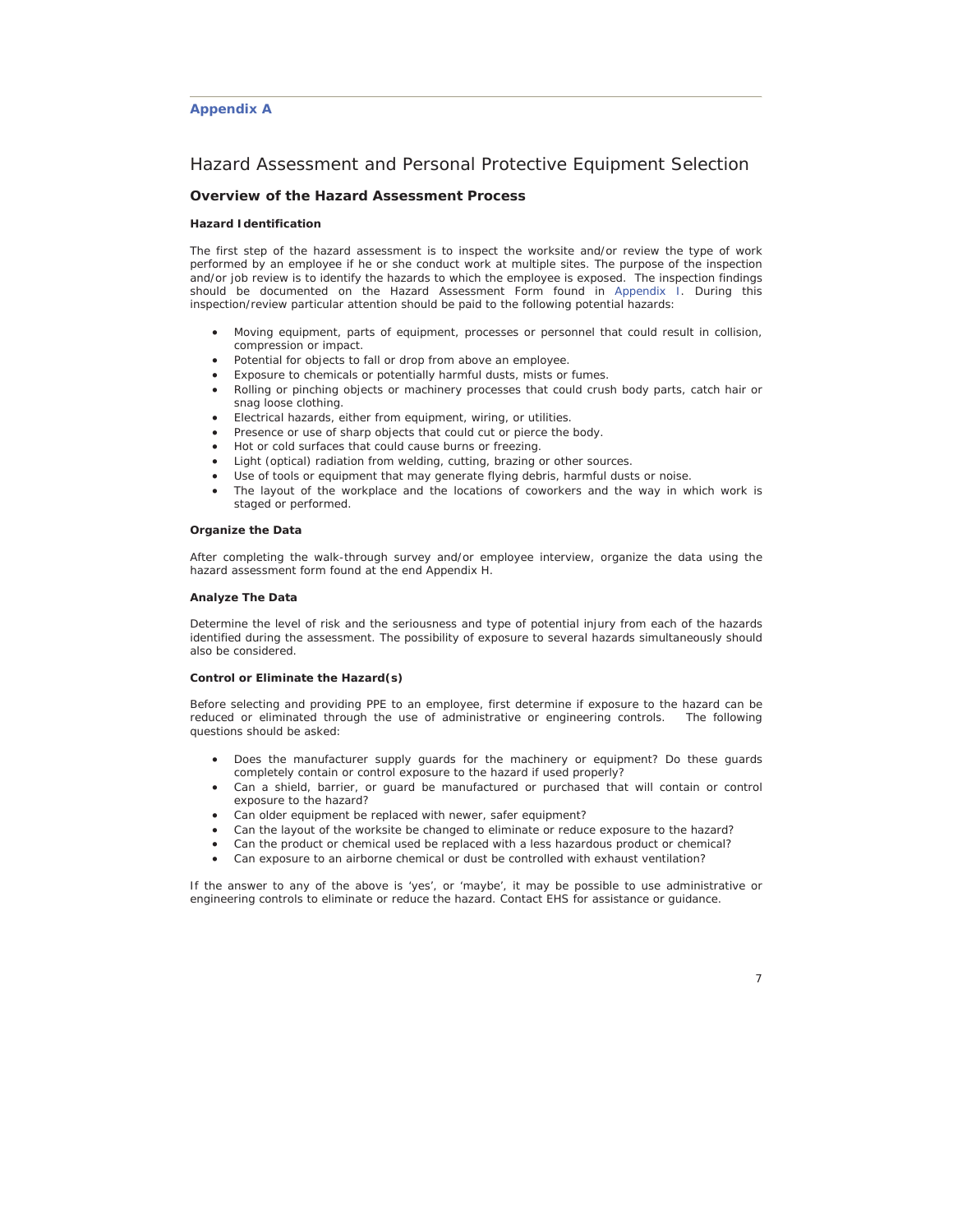#### **Select PPE Appropriate for the Hazard(s)**

Review of the potential hazards, in relation to specific job activities, forms the basis for selecting PPE. The quick reference charts contained in each Appendix list basic hazards. After identifying the basic hazards, the general procedure for selection of protective equipment is to:

Review the types of protective equipment that are available. An overview of the various types of PPE is provided in Appendices B through H.

Compare the specifics of the hazard (i.e., how heavy and/or fast the object is moving, projectile shape, the type of light being emitted, duration of exposure, etc.) against the capabilities of the available protective equipment.

Select protective equipment that provides a level of protection adequate to protect the employee from the hazard.

The PPE must be fit to the individual, and the employee must be given instructions on the care and use of his or her PPE. It is very important that end users be made aware of all warning labels and limitations of their PPE.

## **Fitting the Device**

Give careful consideration to the comfort and fit of PPE. PPE that fits poorly will not provide the necessary protection, and the user is less likely to wear the device if it does not fit comfortably. Protective devices are generally available in a variety of sizes. Care should be taken to ensure the right size is selected for each individual wearer.

Particular care must be taken in fitting devices for eye protection against dust and chemical splash to ensure that the devices are sealed to the face. In addition, proper fitting of helmets is important to ensure that it will not fall off during work operations. In some cases a chinstrap may be necessary to keep the helmet on an employee's head. (Chinstraps, if provided, should break at a reasonably low force so as to avoid a strangulation hazard). Always review and follow the manufacture's instruction.

## **Devices with adjustable features**

Adjustments must be made on an individual basis for a comfortable fit that will maintain the protective device in the proper position.

#### **Reassessment**

It is the responsibility of the departmental representative to reassess workplace hazards when new equipment, processes, or other hazards are introduced.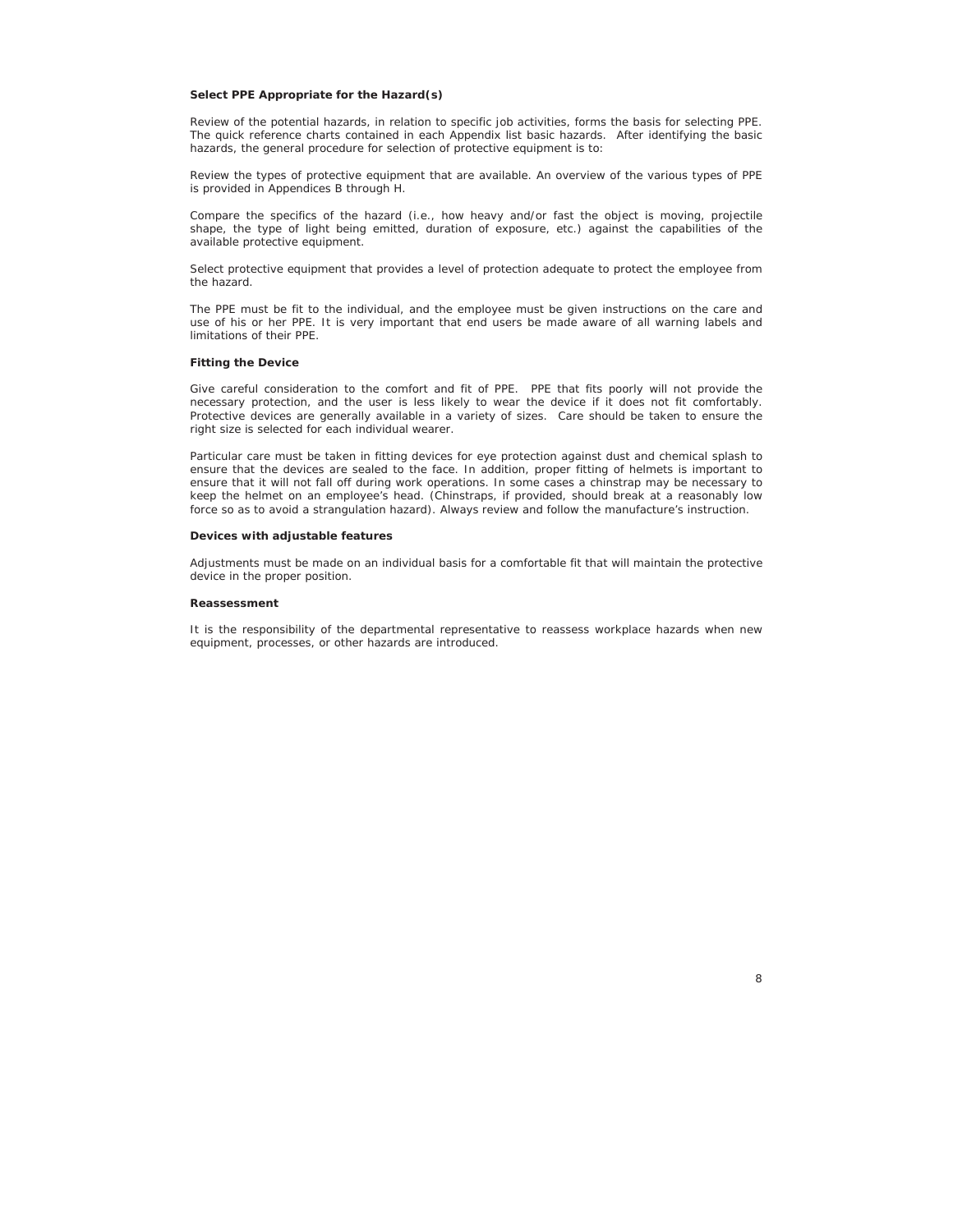## **Appendix B**

# Eye and Face Protection

## **Compliance with National Standards**

All personal protective clothing and equipment must be of safe design and construction for the work to be performed and must be maintained in a sanitary and reliable condition. Eye and face protection used by employees must meet NIOSH (National Institute of Occupational Safety and Health) or ANSI (American National Standards Institute) standards as follows:

- x Protective eye and face devices purchased after July 5, 1994 must comply with ANSI Z87 .1- 1989,"American National Standard Practice of Occupational and Education Eye and Face Protection".
- Eye and face protective device purchased before July 5, 1994 must comply with the ANSI Z87 .1-1968 "USA Standard for Occupational and Educational Eye and Face Protection."
- The referenced standards do not apply to hazards related to X-rays, gamma rays, high-energy particulate radiation, microwaves, radio-frequency radiation, or work with lasers and masers. Information on PPE required for work involving these hazards is available through EHS.

#### **General Requirements**

Employees must use appropriate eye or face protection when exposed to eye or face hazards from flying particles, molten metal, acids or caustic liquids or other liquid chemicals, chemical gases or vapors, or potentially hazardous light radiation.

Each affected employee must use eye protection that provides side protection when there is a hazard from flying objects. Detachable side protectors (e.g. clip-on or slide-on shields) are acceptable if they meet the ANSI requirements.

Eye and face PPE must be marked to identify the manufacturer.

Face shields must be used in combination with goggles when there is a potentially significant chemical splash hazard.

Face shields must be worn over primary eye protection (safety glasses or goggles) when there is a potentially severe exposure to flying fragments or objects, hot sparks from furnace operations, potential splash from molten metal, or extreme temperatures.

Each affected employee who wears prescription lenses, while engaged in operations that involves eye hazards, must either:

- Wear eye protection that incorporates the prescription in its design, or,
- Wear eye protection that can be worn over the prescription lenses without disturbing the proper position of the prescription lenses or the protective lenses.

Each affected employee must use equipment with filter lenses that have a shade number appropriate for the work being performed for protection from injurious light radiation. Tinted and shaded lenses are not filter lenses unless they are marked or identified as such.

 $\overline{Q}$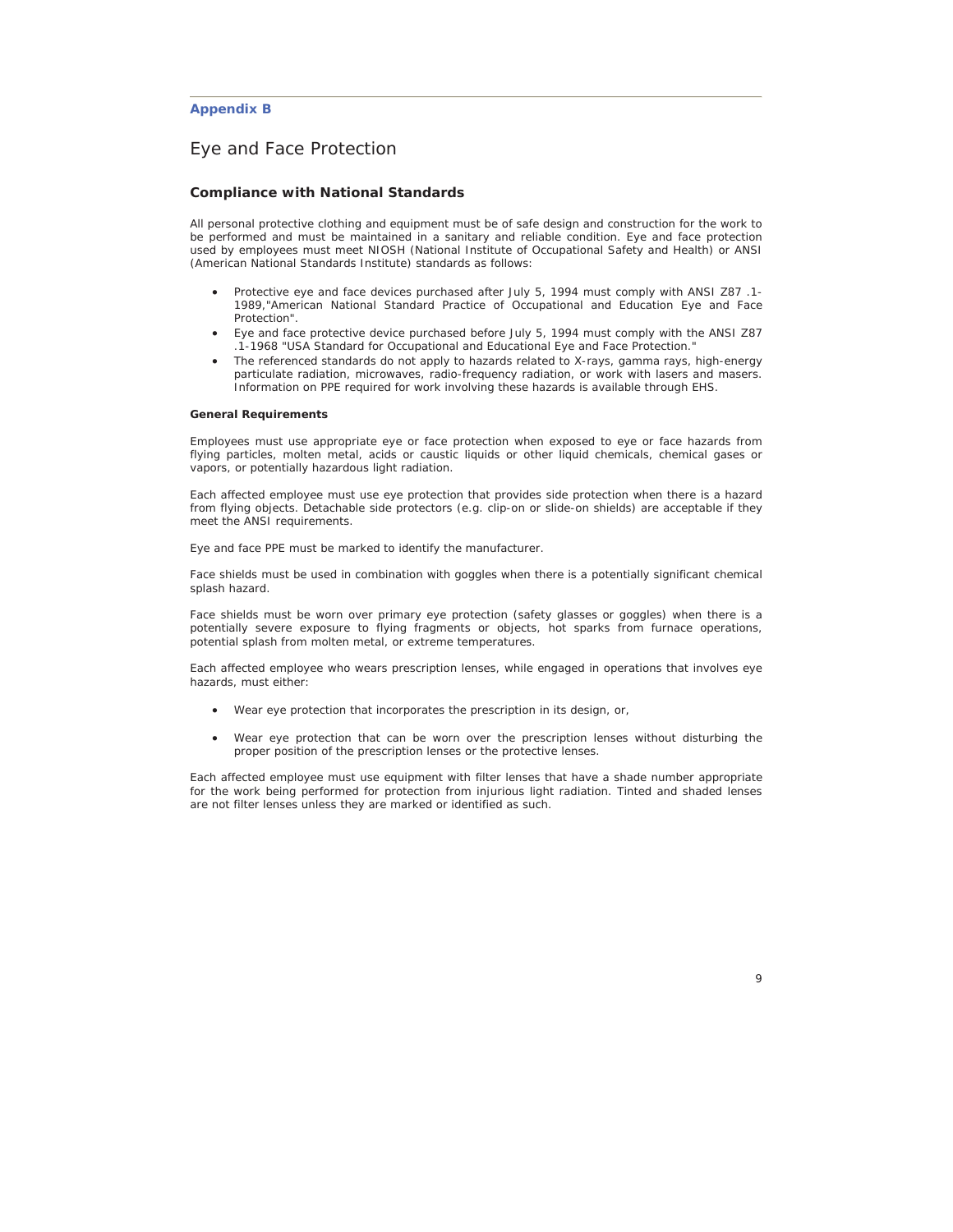## **Types of Eye and Face Protection**

#### **Safety Glasses**

Protective eyeglasses are made with safety frames, tempered glass or plastic lenses, temples and side shields which provide eye protection from moderate impact and particles encountered in job tasks such as carpentry, woodworking, grinding, scaling, etc. Prescription safety glasses and tinted lenses are also available.

Standard safety glasses are designed to protect against flying particles. Safety glasses have lenses that are impact resistant and frames that are far stronger than regular eyeglasses.

## **Safety Goggles**

Vinyl framed goggles of soft pliable body design provides adequate eyes protection from many hazards. These goggles are available with clear or tinted lenses, perforated, port vented, or non-vented frames. Single lens goggles provide similar protection to spectacles and may be worn in combination with spectacles or corrective lenses to ensure protection along with proper vision.

Like safety glasses, goggles are impact resistant and are available with tinted lenses. Goggles offer the best all-around impact protection of all eyewear types because they form a positive seal around the eye area.

## **Welders/Chippers Goggles**

Welders and chippers goggles are available in rigid and soft frames to accommodate single or two-eyepiece lenses. Welders' goggles provide protection from sparking, scaling, or splashing metals and harmful light rays. Lenses are impact resistant and are available in graduated shades of filtration.

Chippers/Grinders goggles provide eye protection from flying particles. The dual protective eyecup house impact resistant clear lenses with individuals cover plates.

#### **Face Shields**

Face shields normally consist of an adjustable headgear and face shield of either tinted or transparent acetate or polycarbonate materials, or wire screen. Face shields are available in various sizes, tensile strength, impact/heat resistance and light ray filtering capacity.

Face shields are used in operations when the entire face needs protection and to protect the eyes and face against flying particles, metal sparks, and chemical or biological splash hazards.

#### **Welding Helmets and Shields**

The shield assemblies consist of a vulcanized fiber or glass fiber body, a ratchet or button type adjustable headgear or cap attachment, and a filter and cover plate holder. These shields must be provided to protect workers' eyes and face from infrared or radiant light burns, flying sparks, metal spatter and slag chips encountered during welding, brazing, soldering, resistance welding, bare or shielded electrical arc welding and oxyacetylene work.

## **Storage and care**

Safety glasses and other eye and face protection should be stored carefully so they won't be scratched or damaged. In general, do not store this equipment where it would be exposed to high heat or sunlight.

Inspect eye and face protection prior to use. If the equipment is damaged or broken do not use it because it may not be able to fully resist impact.

Pitted lenses, like dirty lenses, make it more difficult for an employee to see and should be replaced. Lenses that are pitted or deeply scratched are more prone to break under impact and should be replaced.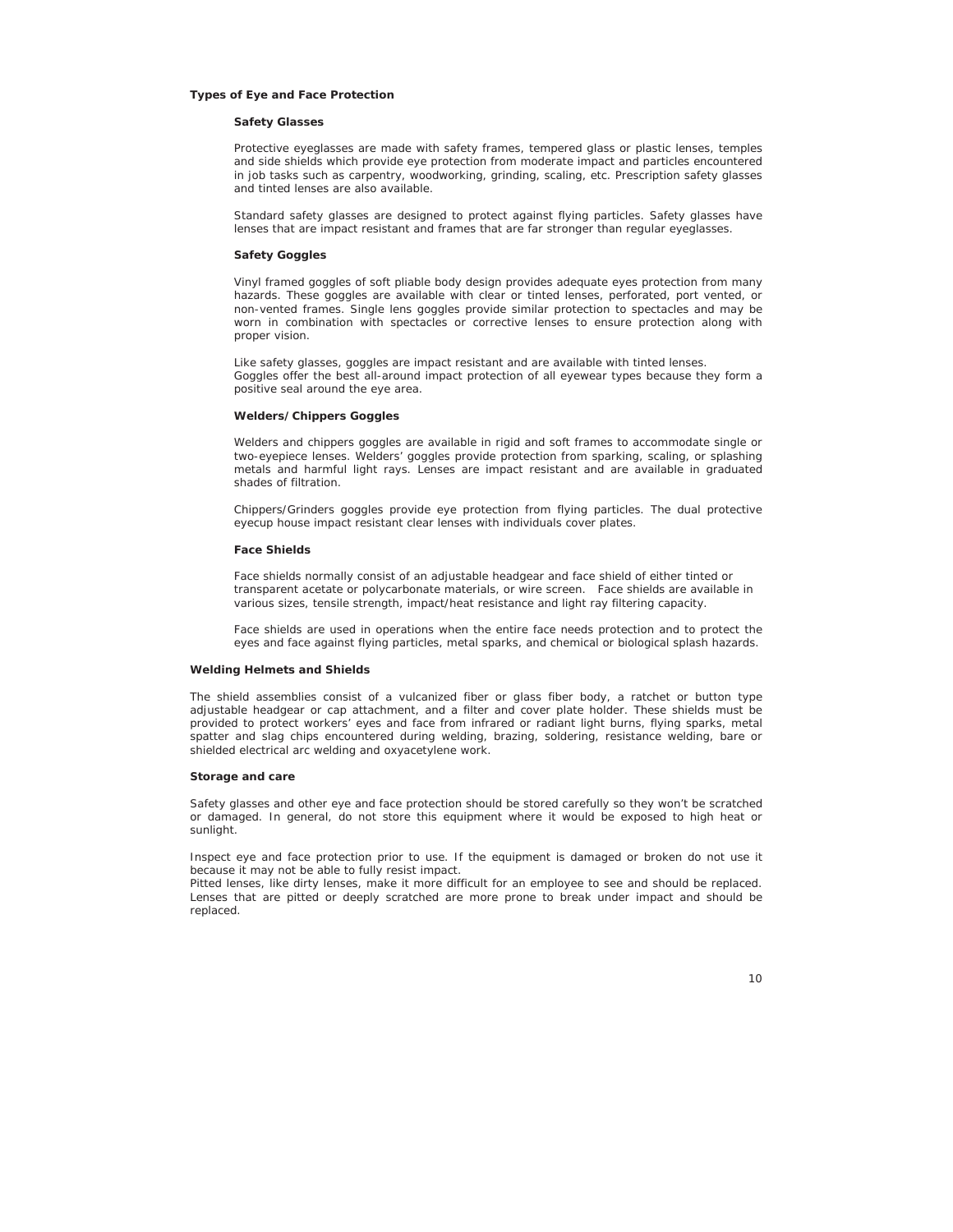Conduct cleaning of eye and face protection according to the manufacturer's instructions. If the manufacturer's instructions are not available, clean with a mild soap and water solution by soaking in the soap solution (maintained at  $120^{\circ}F$ ) for ten minutes. Rinse thoroughly and allow to air dry.

PPE that has been previously used should be disinfected before being issued to another employee. PPE may be disinfected by completely immersing all parts in a solution of germicidal fungicide for 10 minutes. Remove the parts from the solution and allow to air dry at room temperature.

| <b>Source</b>                                       | <b>Assessment of Hazard</b>                                                 | Protection                                                                                                                                    |
|-----------------------------------------------------|-----------------------------------------------------------------------------|-----------------------------------------------------------------------------------------------------------------------------------------------|
| <b>IMPACT</b>                                       | Flying fragments, objects,<br>large chips, particles of<br>sand, dirt, etc. | Spectacles with side protection, goggles,<br>face shields. See notes (1), (3), (5), (6)<br>and (10). For severe exposure, use face<br>shield. |
| <b>HEAT</b>                                         | Hot sparks                                                                  | Face shields, goggles, spectacles with<br>side protection. For severe exposure use<br>face shield. See notes (1), (2) and (3).                |
|                                                     | Splash from molten metals                                                   | Face shields worn over goggles. See<br>notes (1), (2) and (3).                                                                                |
|                                                     | High temperature exposure                                                   | Screen face shields, reflective face<br>shields. See notes $(1)$ , $(2)$ , and $(3)$ .                                                        |
| <b>CHEMICALS</b>                                    | Splashing liquids                                                           | Goggles, eyecup and cover types. For<br>severe exposure, use face shield. See<br>notes (3) and (11).                                          |
|                                                     | Irritating mists                                                            | Special purpose goggles.                                                                                                                      |
| <b>DUST</b>                                         | Nuisance dust                                                               | Goggles, eyecup and cover types. See<br>note (8).                                                                                             |
| LIGHT and/or<br>RADIATION-<br>Welding: Electric arc | Optical radiation                                                           | Welding helmets or welding shields.<br>Typical shades: 10 -14. See notes (9)<br>and (12).                                                     |
| Welding: Gas                                        | Optical radiation                                                           | Welding goggles or welding face shield.<br>Typical shades: gas welding 4-8, cutting 3-<br>6, brazing 3-4. See note (9).                       |
| Cutting, Torch brazing,<br>Torch soldering          | Optical radiation                                                           | Spectacles or welding face shield. Typical<br>shades: 1.5-3. See notes (3) and (9).                                                           |
| Glare                                               | Poor vision                                                                 | Spectacles with shaded or special-<br>purpose lenses, as suitable. See notes<br>(9), (10).                                                    |

# **EYE AND FACE PROTECTION CHART**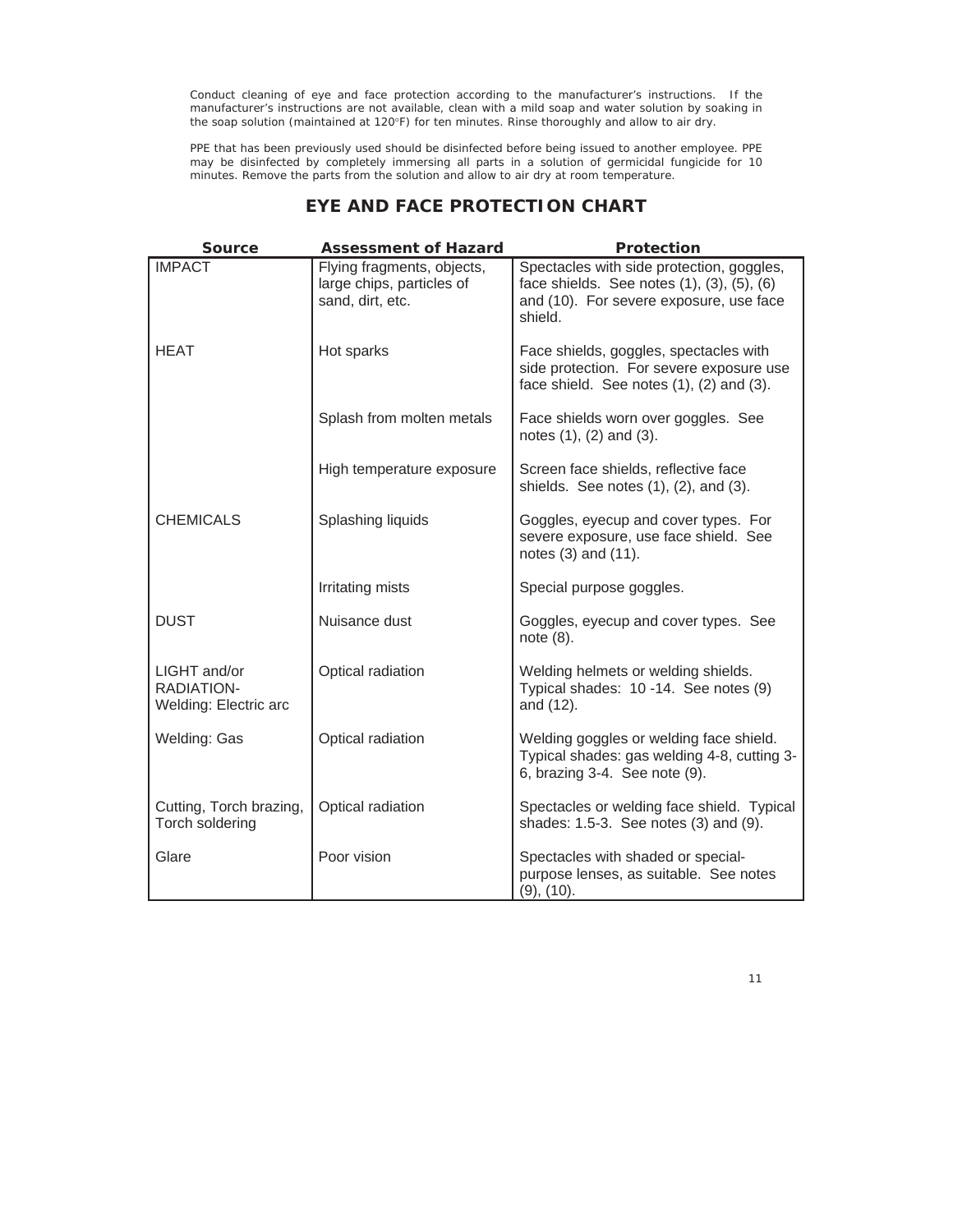## **Notes to Eye and Face Protection Chart:**

- 1. Care should be taken to recognize the possibility of multiple and simultaneous exposure to a variety of hazards. Adequate protection against the highest level of each of the hazards should be provided. Protective devices do not provide unlimited shaded lenses are *not* filter lenses unless they are marked or identified as such protection.
- 2. Operations involving heat may also involve light radiation. As required by the standard, protection from both hazards must be provided.
- 3. Face shields should only be worn over primary eye protection (spectacles or goggles).
- 4. As required by the standard, filter lenses must meet the requirements for shade designations in 1910.133(a)(5). Tinted and shaded lenses are not filter lenses unless they are marked as such.
- 5. As required by the standard, persons whose vision requires the use of prescription (Rx) lenses must wear either protective devices fitted with prescription (Rx) lenses or protective devices designed to be worn over regular prescription (Rx) eyewear.
- 6. Wearers of contact lenses must also wear appropriate eye and face protection devices in a hazardous environment. It should be recognized that dusty and/or chemical environments may represent an additional hazard to contact lens wearers.
- 7. Caution should be exercised in the use of metal frame protective devices in electrical hazard areas.
- 8. Atmospheric conditions and the restricted ventilation of the protector can cause lenses to fog. Frequent cleansing may be necessary.
- 9. Welding helmets or face shields should be used only over primary eye protection (spectacles or goggles).
- 10. Non-sideshield spectacles are available for frontal protection only, but are not acceptable protection for the sources and operations listed for "impact".
- 11. Ventilation should be adequate, but well protected from splash entry. Eye and face protection should be designed and used so that it provides both adequate ventilation and protects the wearer from the splash entry.
- 12. Protection from light radiation is directly related to filter lens density. See note (4). Select the darkest shade that allows task performance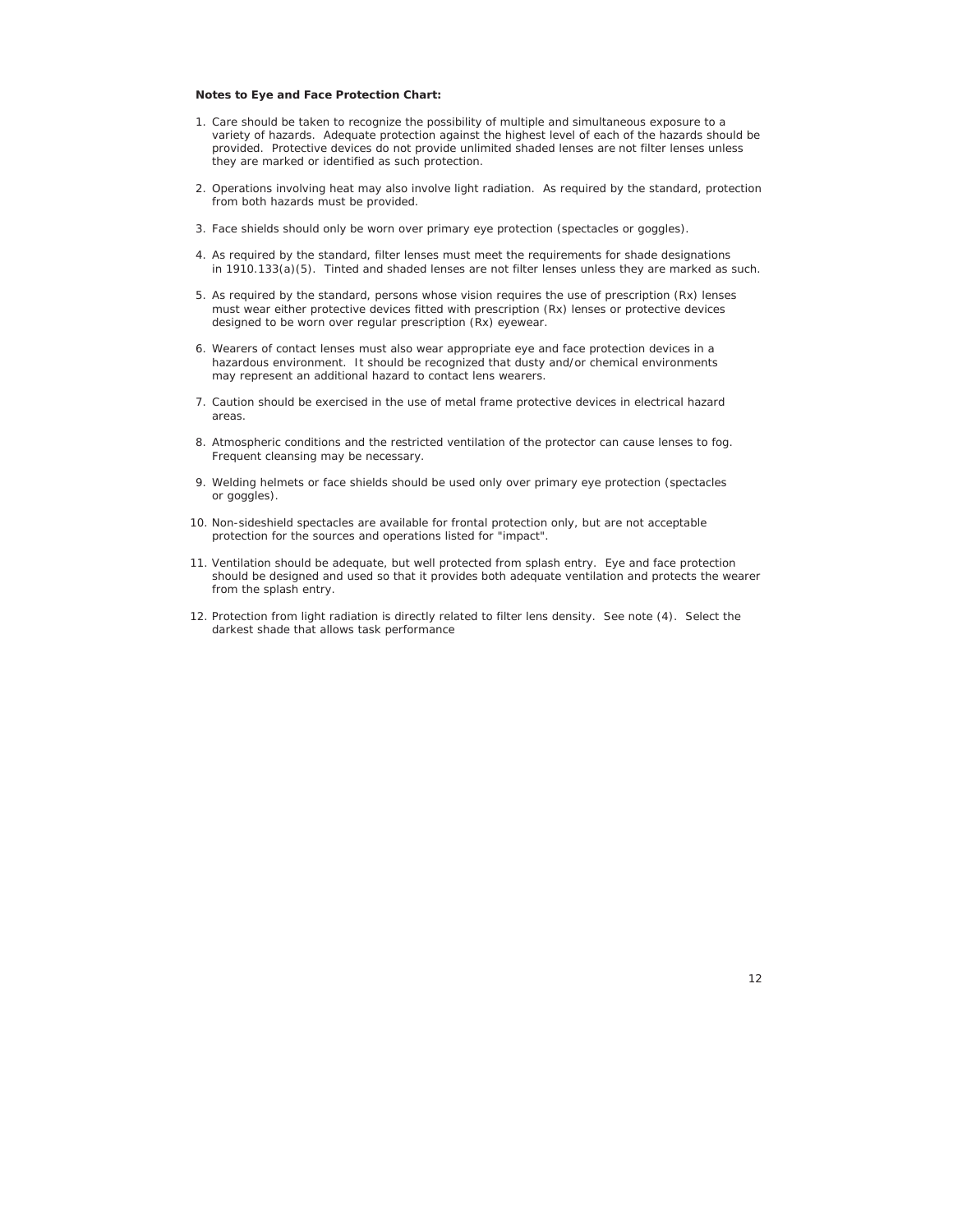## **Appendix C**

# Head Protection

#### **Compliance with National Standards**

All personal protective clothing and equipment must be of safe design and construction for the work to be performed and must be maintained in a sanitary and reliable condition.

Only those items of protective clothing and equipment that meet ANSI (American National Standards Institute) standards may be used.

Every hard hat conforming to the requirements of ANSI Z89.1-1986 must be appropriately marked to verify its compliance. The following information must be marked inside the hat: Manufacture's name; legend, "ANSI Z89.1-1986; and, the class designation (A, B, or C).

Protective helmets purchased before July 5, 1994 must comply with the ANSI standard "American National Standard Safety Requirement for Industrial Head Protection," ANSI Z89.1-1969.

Protective helmets purchased after September 1997 must comply with ANSI Z89.1-1997, "American National Standard for Personnel Protection- Protective Headwear for Industrial Workers-Requirements."

**In 2003,** ANSI published a revision to the Z89.1-1997 standard. The most significant changes from the 1997 version were made to harmonize with other national standards for head protection that test and evaluate equipment performance. In addition, many physical requirements for helmet components that do not provide added user value or that limited design or performance have been removed.

#### **General Requirements**

Each affected employee must wear protective helmets when working in areas where there is a potential for injury to the head from falling objects or impact. Some examples of occupations for which head protection should be routinely considered are: carpenters, electricians, linemen, mechanics and repairers, plumbers and pipe fitters, welders, laborers, freight handlers, timber cutting and logging, warehouse operations, and construction or renovation operations.

Protective helmets designed to reduce electrical shock hazard must be worn by each affected employee when working near exposed electrical conductors which could contact the head.

Employees working at higher elevations must wear protective helmets with chinstraps. The chinstrap should be designed to prevent the hard hat from being bumped off the employees' head, but must not be so strong that it presents a strangulation hazard.

#### **Types of Head Protection**

Description of Protective Helmets – 1997 Standard

**Type 1** Helmets providing crown impact protection

**Type 2** Helmets providing lateral impact protection

**Class G** General service, limited voltage. Intended for protection against impact hazard. Used in mining, construction, and manufacturing. Provide electrical protection from low-voltage conductors (proof tested to 2,200 volts).

**Class E** Utility service, high voltage. Used by electrical workers and workers who also need protection from falling objects. Provides electrical protection from high-voltage conductors (proof tested to 20,000 volts).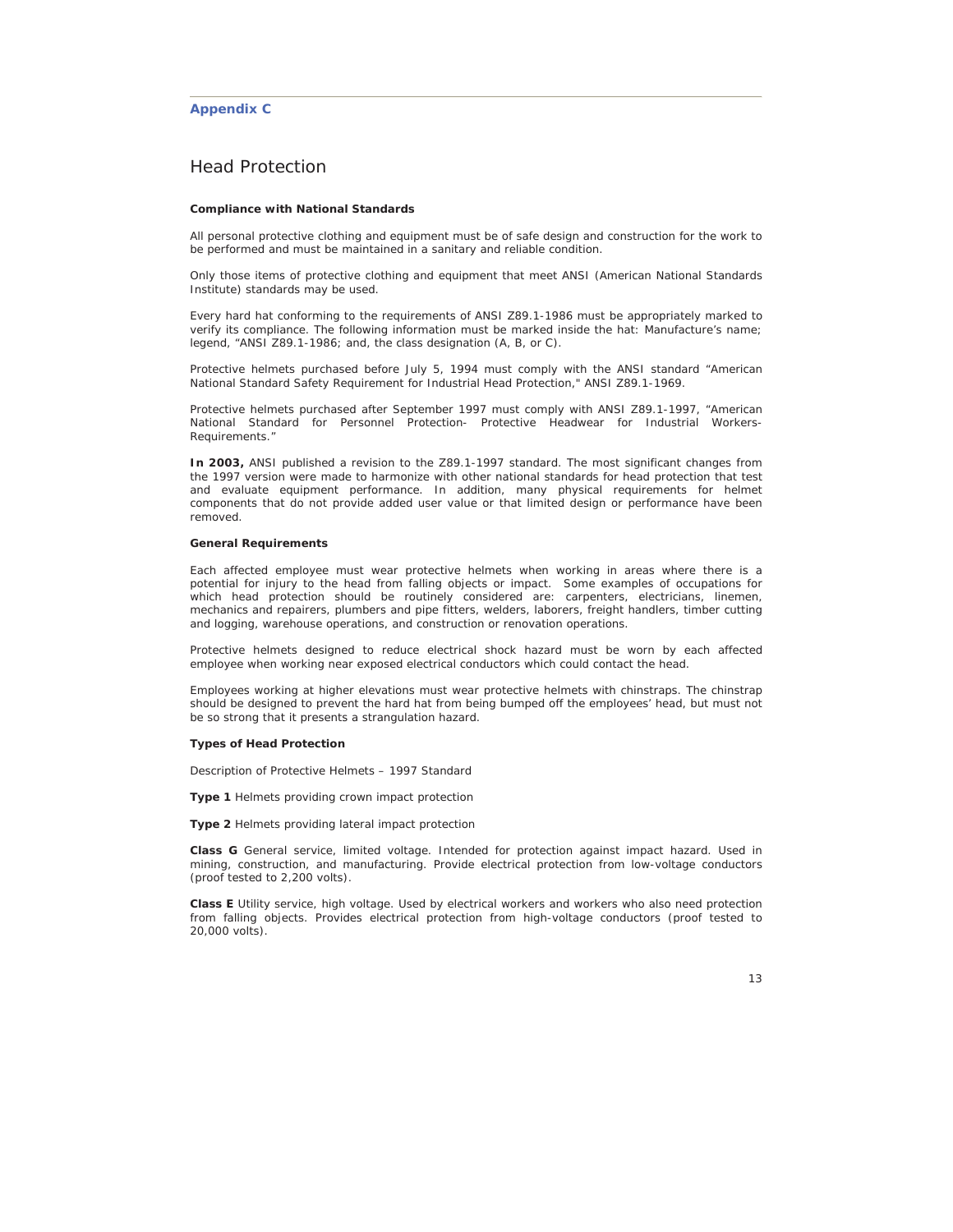**Class C** Conductive – no electrical protection. Designed for lightweight comfort and impact protection. Used in certain construction, manufacturing, refineries, and where there is a possibility of bumping the head against a fixed object. This class of helmet may not be used around electrical hazards.

**Bump Caps** may be used when head (impact) protection isn't required, but where an employee may be exposed to minor head bumps or laceration hazards. Bump caps are not approved for use where impact protection is required.

## **Storage and Care**

If a helmet needs to be cleaned it should be scrubbed with a mild detergent and rinsed in clear water.

After rinsing, the shell, straps and cradle should be carefully inspected for damage.

The shell, cradle, headbands, sweatbands, and accessories should be visually inspected daily for signs of cracks, dents, damage, or wear that might reduce the protection of the device. Any helmet with worn, damaged, or defective parts should be removed from service until the defective part has been replaced per the manufacturer's instructions.

Tar, paint, oils, and some chemicals can damage the shell and reduce protection.

Helmets should not be painted, and the manufacturer's instructions should be consulted if tars, paints, or similar materials need to be cleaned from the shell of the helmet.

Helmets must be worn properly and must be properly maintained to provide adequate protection.

Do not:

- Drill holes for added ventilation.
- Paint or inscribe the helmet
- Allow the helmet to be exposed to extreme temperatures or direct sunlight for long periods of time. Don't, for example, store your helmet in the back window of your car.
- Wear the hard hat with the shell tilted to one side.
- Wear the hat backward (e.g., with the brim facing your back).
- Stickers can hide signs of deterioration in the hard hat shell and should not be placed on hard hats.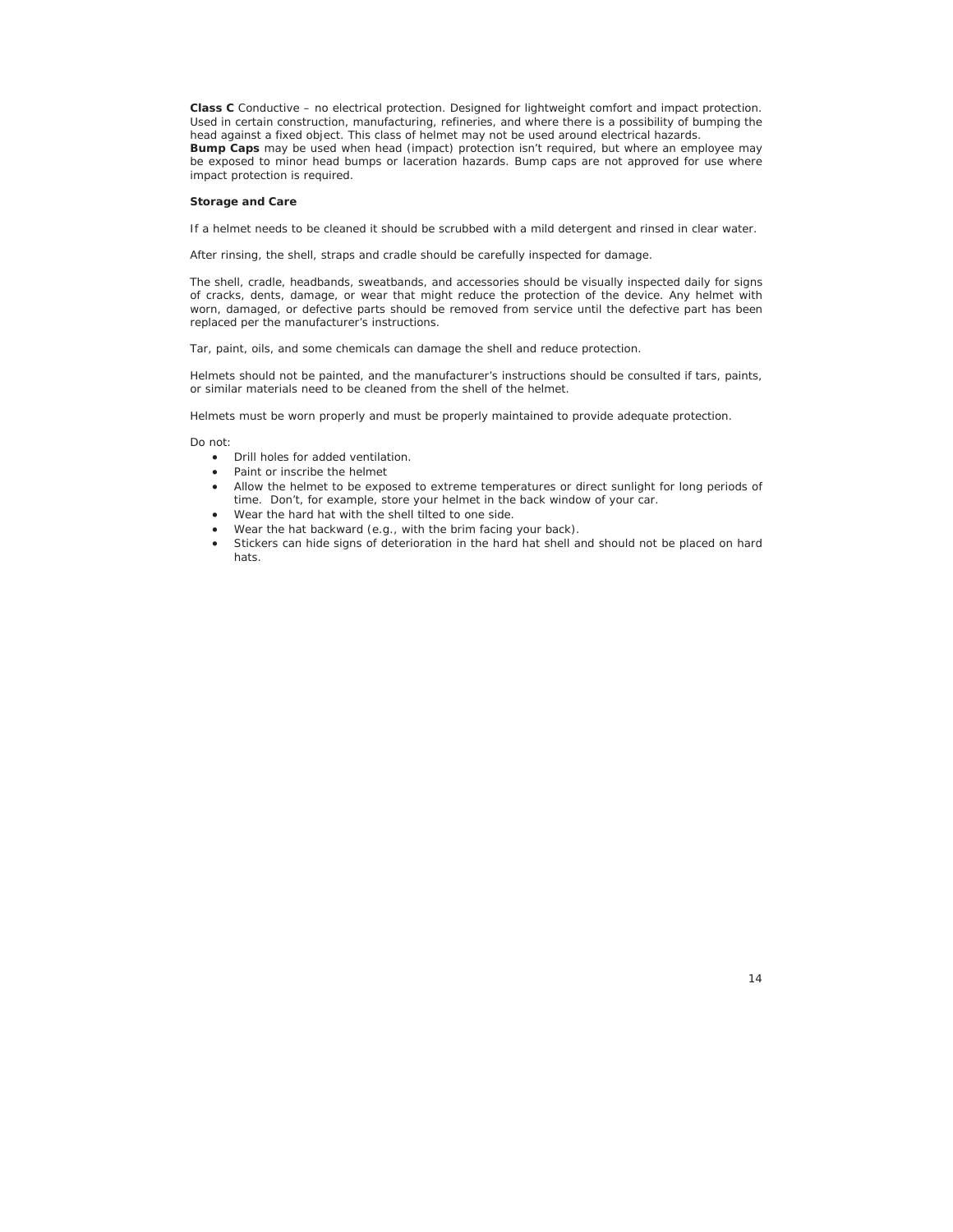## **Appendix D**

# Foot Protection

#### **Compliance with National Standards**

All personal protective clothing and equipment must be of safe design and construction for the work to be performed and must be maintained in a sanitary and reliable condition.

Only those items of protective clothing and equipment that meet ANSI (American National Standards Institute) standards may be used.

Protective footwear purchased after July 5, 1994 must comply with ANSI Z41.1-1991, "American National Standard for Personal Protection-Protective Footwear".

Protective footwear purchased before July 5, 1994 must comply with the ANSI Standard "USA Standard for Men's Safety-Toe Footwear," Z41.1-1967

#### **General Requirements**

Each affected employee must wear protective footwear when working in areas where there is a danger of foot injury due to falling or rolling objects, chemical hazards, objects piercing the sole, or electrical hazards.

Employees who cannot wear safety shoes for medical reasons must furnish a letter to their supervisor from their physician stating the reason and the anticipated duration of the condition. Employees must wear toe or foot guards over regular work shoes until a proper safety shoe is purchased or the condition subsides. The guards provided under these conditions must be furnished at no cost to the employee.

Protective guards, such as shoe-caps and metatarsal guards, are designed to slip over street shoes. Protective guards are not recommended if an employee will frequently encounter foot hazards on the job. They are not intended to replace steel-toed safety shoes or boots. There are no approved ANSI standards for protective guards.

All footwear requires routine inspection for cuts, holes, tears, cracks, worn soles, and other damage that could compromise its' protective quality.

#### **Types of Protective Footwear**

There are three basic types of protective footwear:

- General protective footwear that is worn in place of regular shoes or boots.
- **Overshoe**s, which are worn over regular footwear.
- Protective guards, or safety devices that are worn over regular shoes or boots.

The guidance provided in the Selection Chart for Foot and Leg Protection located at the end of this appendix will assist you in selecting PPE appropriate for the hazards that you identify during the hazard assessment process.

#### **General Protective Footwear**

The five main types of general protective footwear are:

1. **Safety Toe Shoe or Boo**t. These shoes are designed to protect feet from common hazards, such as falling or rolling objects, cuts, and punctures.

The entire toe box and insole are reinforced with steel (or similar), and steel, aluminum, or plastic materials protect the instep.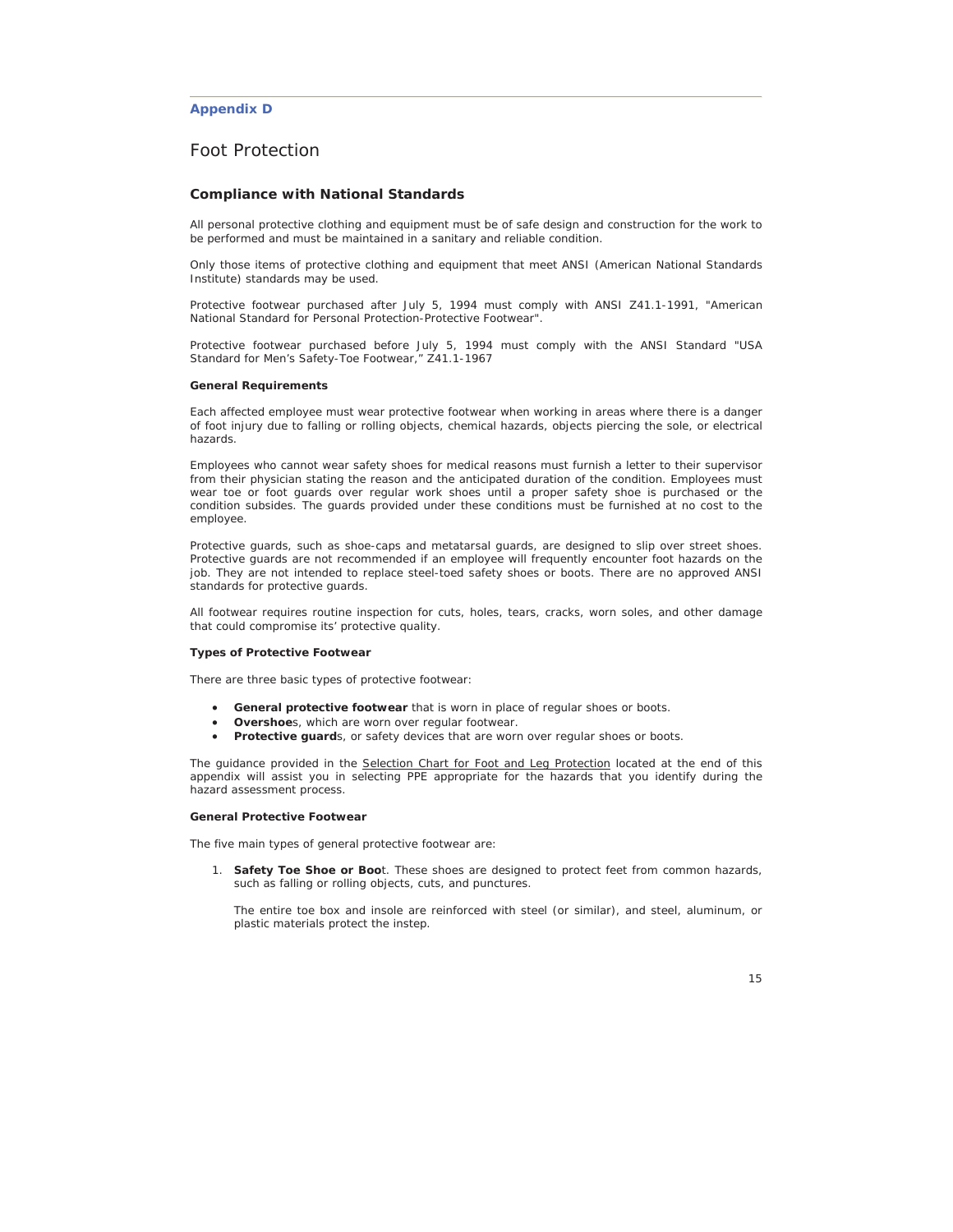Safety shoes are also available that insulate against temperature extremes and/or are equipped with special soles to guard against slips, chemicals, and/or electrical hazards (see below).

The shoe or boot may incorporate metatarsal protection, or a shield that protects the upper surface of the foot from impact or compression hazards. This type of footwear would generally be required for work around heavy pipes, activities involving manual material carts, or similar activities where heavy loads could drop on or roll over an employee's feet.

Safety boots offer more protection when splash or spark hazards (chemicals, molten materials) are present.

Chemical protective safety shoes and boots may be required to prevent or minimize chemical penetration when working with corrosives, caustics, cutting oils, or petroleum products.

Safety shoes and boots may need to be used in conjunction with other PPE to provide greater protection against some work site hazards. For example, when exposed to molten metals or welding sparks, protect the lower legs and feet from heat hazards by using leather leggings or similar PPE. Safety snaps allow leggings to be removed quickly.

- 2. **Conductive footwear**  protects the wearer from static electricity by equalizing the differing electrical potentials.
	- Type 1 conductive footwear controls static electricity generated on the body of the worker, thereby preventing sparks which could ignite nearby flammable gases or liquids.
	- Type 2 conductive footwear is designed for linemen working with high-voltage lines where the electrical potential of the person and the energized equipment must be equalized.

*NOTE*: Conductive shoes are not general-purpose shoes and must be removed upon completion of the tasks for which they are required.

*NOTE*: Employees exposed to electrical hazards must never wear conductive shoes. Safety shoes and boots may need to be used in conjunction with other PPE to provide greater protection against some work site hazards. Conductive shoes are **not** generalpurpose shoes and must be removed upon completion of the tasks for which they are required. Non-conductive footwear must **not** be used in explosive or hazardous locations.

*NOTE*: Employees must be instructed not to use foot powder or wear socks made of silk, wool, or nylon with conductive shoes.

3. **Electrical hazard footwear** – shoes or boots designed with non-conductive materials (other than the steel toe, which is properly insulated to protect the wearer, or a toe made from another material). This type of footwear insulates the worker from energized parts. It is intended for secondary protection only, for use on surfaces that are already substantially insulated.

> *NOTE*: Non-conductive footwear must not be used in explosive or hazardous locations; in such locations, *electrically conductive* shoes are required.

> *NOTE*: Employees using electrical hazard footwear must be trained to recognize that the insulating protection of electrical hazard, safety-toe shoes may be compromised if:

- The shoe is wet
- The rubber sole is worn through
- Metal particles become embedded in the sole or heel; or
- Other parts of the employees' body come into contact with conductive grounded items.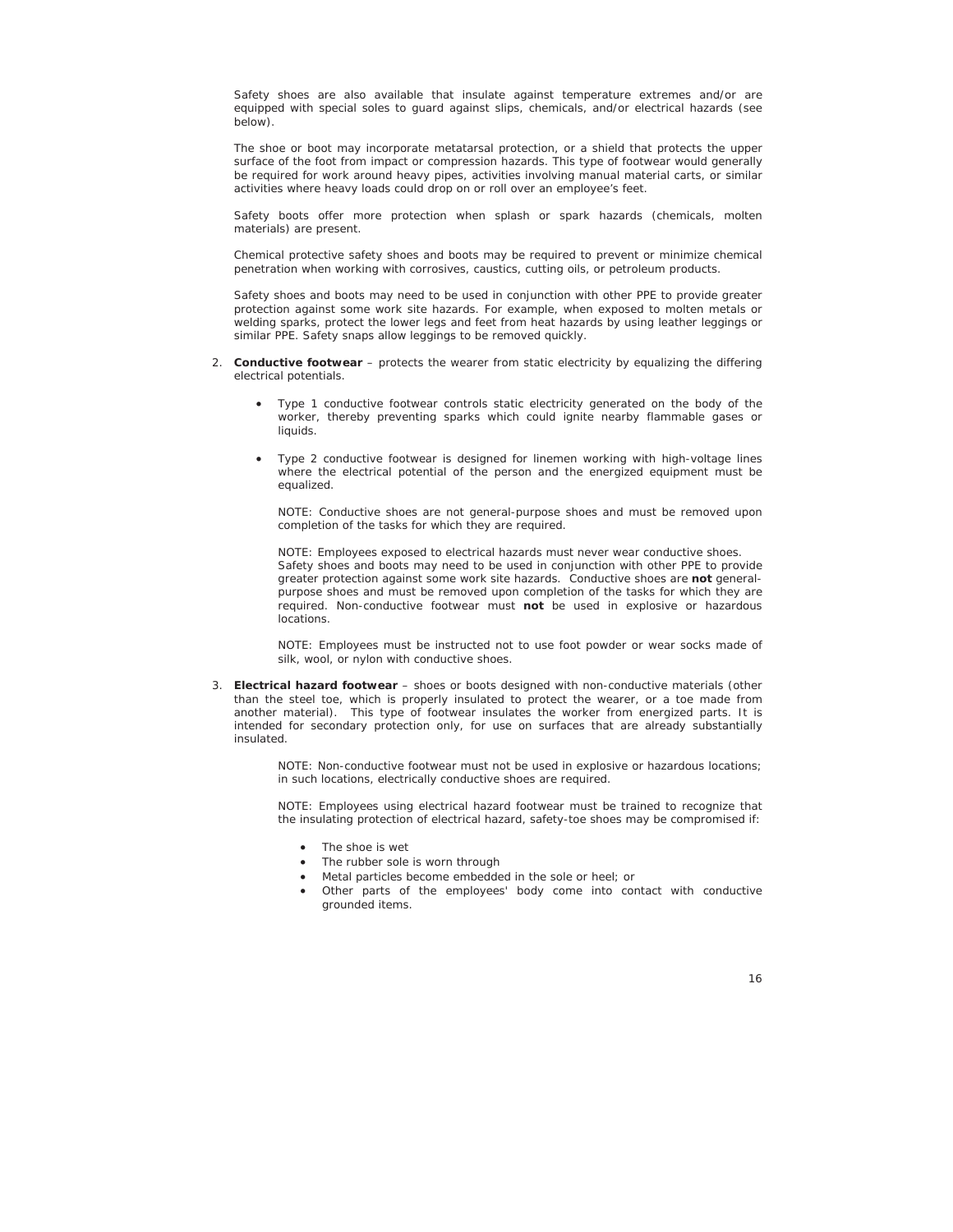- 4. **Sole puncture resistant footwear**  provide protection from nails, wire, tacks, screws, large staples, or similar objects that, if stepped on, could penetrate the sole of the shoe and result in foot injury.
- 5. **Static dissipative footwear**  insulates the wearer from electrical hazards that may exist in areas where static dissipative footwear is required.

#### **Overboots**

Overboots protect a worker's boots and shoes from contact with acids, solvents, or other chemicals, or a dirty or wet working environment. Overboots do not generally offer impact or compression protection, and may need to be worn in conjunction with safety shoes to provide adequate protection against workplace hazards. If chemical protection is required, assure the overboot is compatible with, and will provide adequate protection against, the expected exposure.

#### **Protective Guards**

Protective guards consist of either shoe-caps or metatarsal guards. Protective guards can provide protection from foot injury, but should not be used to replace steel-toed safety footwear. Protective guards can be used where an employee is only occasionally exposed to foot hazards on the job.

## **Other Considerations**

Other types of special footwear that may be required for an employee to perform their job safely include: shoes with skid resistant soles, waterproof footwear, chemical-resistant footwear, and combinations thereof. Foundry or "Gaiter" style boots, for example, feature quick-release fasteners or elasticized insets to allow quick removal of the footwear if a hazardous substance or material (such molten metal) were to get into the boot itself.

#### **Storage and Care**

Inspect safety footwear prior to each use. Defective or damaged personal protective equipment must not be used. Remove the damaged equipment from service and report the condition to your supervisor. Follow the manufacturer's instructions for the care and maintenance of safety footwear.

## **Selection Chart for Foot and Leg Protection**

The following chart provides general guidance for the proper selection of foot and leg protection for hazards associated with the listed hazard "source" operations.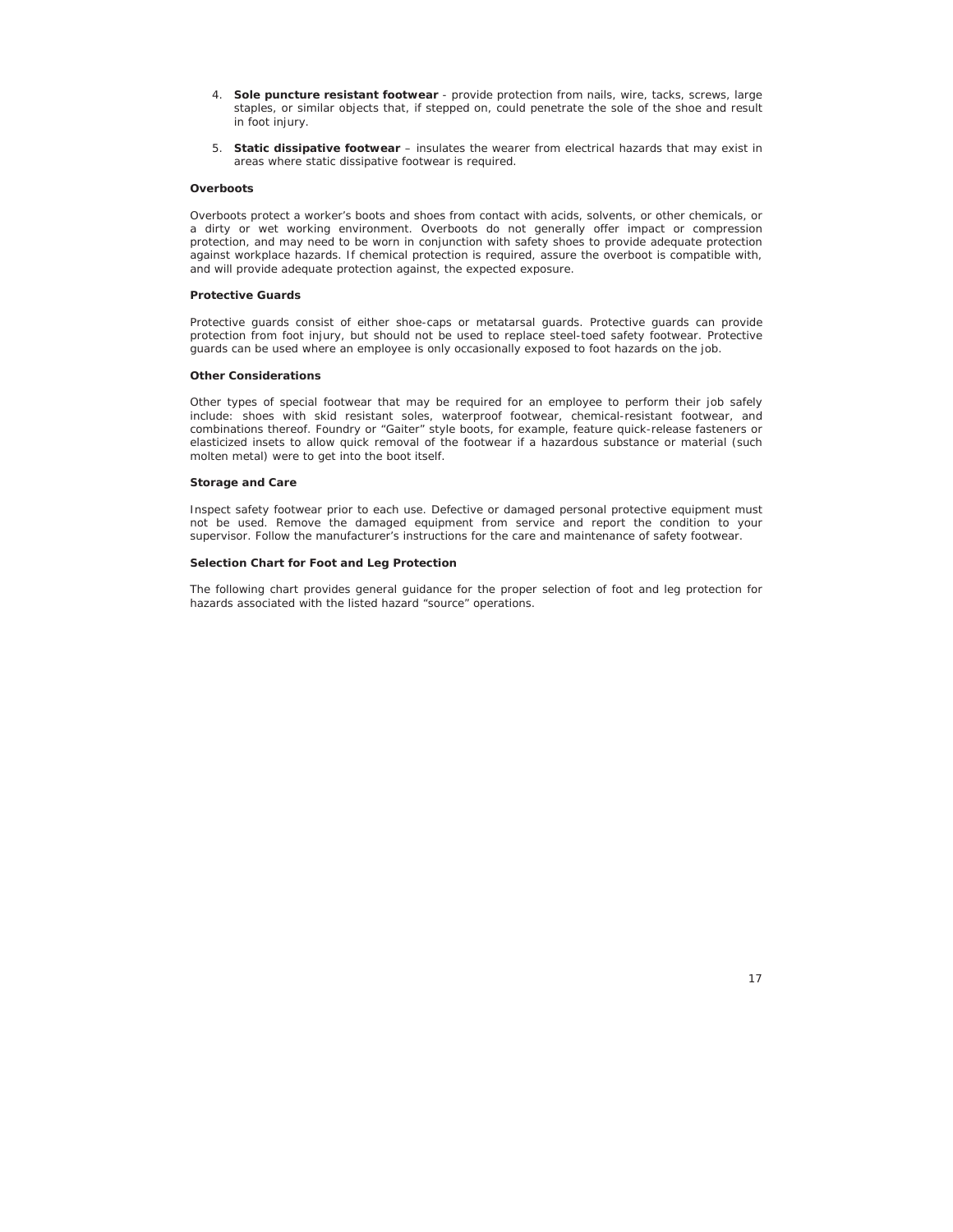#### **Selection Chart for Foot and Leg Protection**

The following chart provides general guidance for the proper selection of foot and leg protection for hazards associated with the listed hazard "source" operations.

| Source                                                                                                                                                           | <b>Typical Occupations</b><br><b>Requiring Protection</b>                                                                                                                    | Protection                                                                                                                                                                                                                                                                           |
|------------------------------------------------------------------------------------------------------------------------------------------------------------------|------------------------------------------------------------------------------------------------------------------------------------------------------------------------------|--------------------------------------------------------------------------------------------------------------------------------------------------------------------------------------------------------------------------------------------------------------------------------------|
| Impact - Heavy tools,<br>equipment, or heavy objects<br>that might fall onto the feet of<br>an employee.                                                         | Construction, demolition, or<br>renovation operations;<br>plumbing; building<br>maintenance; trenching; utility<br>work; grass cutting; materials<br>handling                | Safety shoes or boots. Toe<br>guards may be used over<br>regular footwear if only if an<br>employee is infrequently<br>exposed to this type of foot<br>hazard.                                                                                                                       |
| Puncture - Work where wire,<br>tacks, staples, metal, or mails<br>could be stepped on by<br>employees causing a foot injury.                                     | Construction, demolition and<br>renovatio0n operations; building<br>maintenance.                                                                                             | Safety shoes or boots with<br>puncture protection.                                                                                                                                                                                                                                   |
| <b>Compression</b> - Handling of<br>unusually heavy objects or<br>using heavy tools or equipment<br>that present a compression<br>hazard to the top of the foot. | Heavy materials handling, such<br>as work activities involving skid<br>trucks around heavy pipes;<br>work using jackhammer;<br>pavement breaking.                            | Metatarsal footwear. Metatarsal<br>guards may be used over<br>regular footwear only if an<br>employee is infrequently<br>exposed to this type of foot<br>hazard. Shin quards may be<br>required for some operations<br>where the lower leg is exposed<br>to a rolling impact hazard. |
| Heat - Exposure to molten<br>metal or other super-heated<br><i><b>a</b></i> Fluids                                                                               | Furnace operations; pouring,<br>casting, hot dipping, welding,<br>cutting and brazing.                                                                                       | Foundry or heat resistant shoes<br>or boots as appropriate.<br>Leggings should be used as<br>appropriate to protect the lower<br>legs from molten metal or<br>welding sparks.                                                                                                        |
| Chemicals - Splash hazards or<br>direct contact/work with<br>chemicals                                                                                           | Acid and chemical handling<br>degreasing, plating. Chemical<br>spill response.                                                                                               | Consult the manufacturer's<br>literature for a chemical<br>resistant boot appropriate for<br>the chemical hazard. Footwear<br>may need to incorporate a<br>safety toe if an impact hazard is<br>also present.                                                                        |
| <b>Conductive - Work near or in</b><br>explosive or hazardous<br>atmospheres                                                                                     | Explosive manufacturing, grain<br>milling, spray painting or similar<br>work, with highly flammable<br>materials.                                                            | Conductive footwear.                                                                                                                                                                                                                                                                 |
| Electrical - Work with or near<br>exposed energized electrical<br>wiring or components.                                                                          | Building maintenance; utility<br>work; construction wiring work<br>on or near communications:<br>computer or similar equipment;<br>and arc welding or resistance<br>welding. | Electrical hazard footwear.                                                                                                                                                                                                                                                          |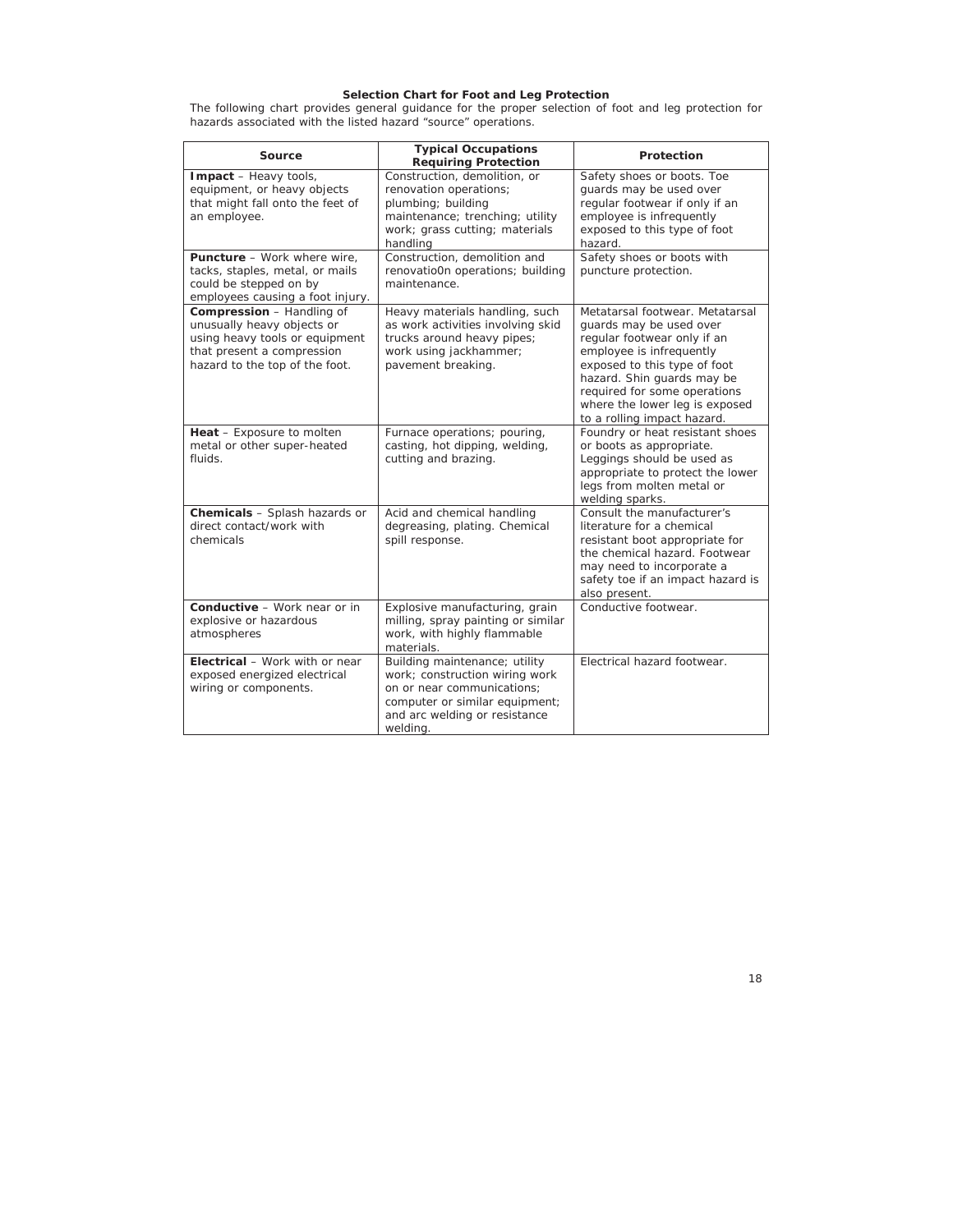## **Appendix E**

# **Hand Protection**

#### **Compliance with National Standards**

All personal protective clothing and equipment must be of safe design and construction for the work to be performed and must be maintained in a sanitary and reliable condition.

Hand protection: There are no ANSI standards for glove selection. Glove selection, therefore, must be based on the performance characteristics of the glove in relation to the tasks to be performed.

## **General Requirements**

The requirements outlined in this program are generally applicable to all College operations. Personnel who are involved in research and laboratory operations or that are exposed to blood or other potentially infectious agents, however, should consult the Chemical Hygiene Plan or Bloodborne Pathogens Programs, as appropriate, for additional requirements. Information on these programs may be obtained by contacting EHS.

Supervisory personnel or the departmental PPE Coordinator must select and require employees to use appropriate hand protection when the employee's hands are exposed to certain hazards. These hazards include, but are not limited to:

- Work with harmful substances that can be absorbed through the skin or that can cause skin irritation, chemical burns, or similar conditions. Examples would include strong acids or bases and organic solvents. Consult the Material Safety Data Sheet (MSDS) for the product or chemical to determine the type of hand protection that may be needed. Note that employees using these types of products outside of research laboratories must be trained to read and interpret MSDS's. This training may be arranged through EHS.
- Work with tools, equipment, or materials that can cause sever cuts, lacerations, punctures, fractures, amputations, or abrasions.
- Work where the employee is exposed to materials or agents that can cause thermal burns or that expose the employee to harmful temperature extremes.

#### **Selection**

Hand protection must be selected based upon a review of the performance characteristics of the hand protection relative to the task(s) to be performed, conditions present, duration of use, and the hazards and potential hazards identified. General guidelines are as follows:

- Most accidents involving hand and arms can be classified under four main hazard categories: chemical, abrasion, cut, and burns.
- When protective hand wear is required for the job to be performed, make sure the gloves fit the employee well, are comfortable to wear, and are rated to guard against the particular hand hazards of the workplace.
- When selecting gloves for protection against chemical hazards, the toxic properties of the chemical(s) and the ability of the chemical to penetrate through the glove must be determined. In particular, chemicals that can cause local effects on the skin and/or pass through the skin and cause systemic effects warrant a higher level of protection.
- x There are no gloves that provide protection against *all* potential hand hazards, and commonly available glove materials may provide only limited protection against many chemicals. It is important, therefore, to select the most appropriate glove for a particular application and to determine how long it can be worn and whether it can be reused. Note that as long as the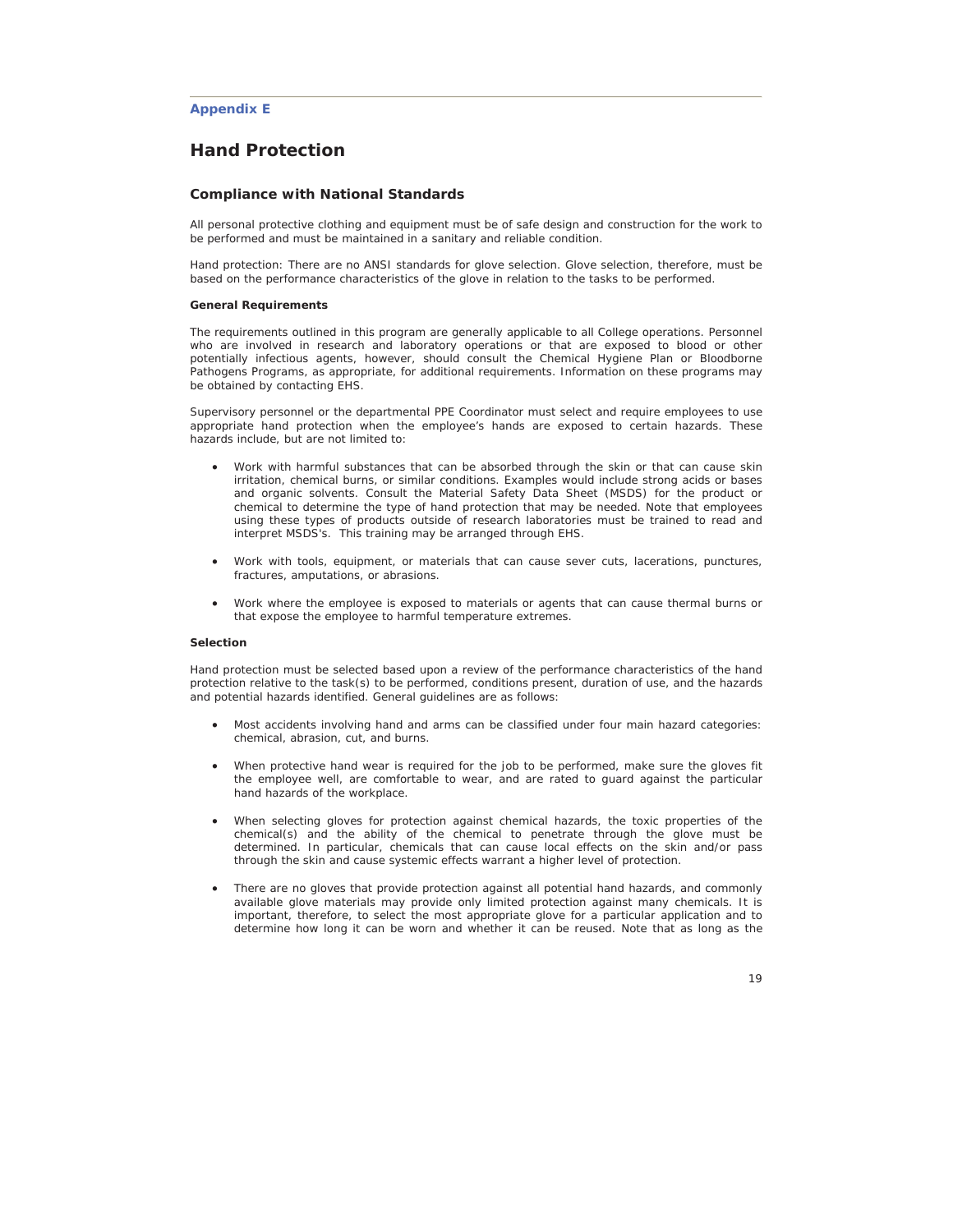performance characteristics of the glove are acceptable, in many cases it may be more cost effective to regularly change cheaper gloves than to reuse more expensive types.

- x Regardless of material or construction, no glove is completely puncture-proof, nor can any PPE be expected to take the place of proper engineering or work practice controls.
- Before purchasing gloves, the supervisor or designated departmental representative should review the work activities of the employee to determine the degree of dexterity required, the duration, frequency, and degree of exposure of the hazard, and the physical stresses that will be applied.
- Generally, any "chemical resistant" glove can be used for dry powders.
- For mixtures and formulated products (unless specific test data is available), a glove should be selected on the basis of the chemical component with the shortest breakthrough time, since it is possible for solvents to carry active ingredients through some glove materials.
- Employee must be able to remove the gloves in such a manner as to prevent skin contamination.
- Store gloves at room temperature—never in extreme heat or cold.
- Depending upon the material, some manufacturers may specify special storage requirements—check the accompanying literature or contact the supplier for information.
- Train employees to inspect gloves carefully for discoloration, holes, tears, wear, or other imperfections prior to each use, and require them to report any damage immediately to their supervisor or other designated person..
- PPE that is contaminated must be disposed of in a manner that will protect employees from exposure to the hazard. Specific questions on disposal requirements should be addressed to EHS.

## **Types of Hand Protection**

Five general glove types are available: chemical resistant, disposable, cut or abrasion resistant, temperature resistant, or combinations thereof.

#### **Chemical Resistant Gloves**

These gloves may be made of rubber, neoprene, polyvinyl alcohol, vinyl, or other materials. The glove protects hands from corrosives, oils, and solvents.

The selection of the proper chemical-resistant glove begins with an evaluation of the type of work to be performed and the chemical(s) that will be contacted by the employee.

Factors that will influence selection are:

- The type of chemical(s) to be handled or used.
- Frequency and duration of chemical contact.
- x Whether the contact will involve total immersion or splash hazards.
- Concentration of the chemical(s).
- Temperature of the chemical(s).
- Abrasion or resistance requirements.
- Puncture, snag, tear, and cut-resistance.
- Area to be protected, and whether it involves only the hand, or if it also includes the forearm and/or arm (see section on Other Considerations).
- The amount of finger or hand dexterity that may be required to do the work.
- Grip requirements, or how well the glove needs to perform under dry, wet, or oily conditions.
- Whether the glove needs to show a color change if it has become contaminated.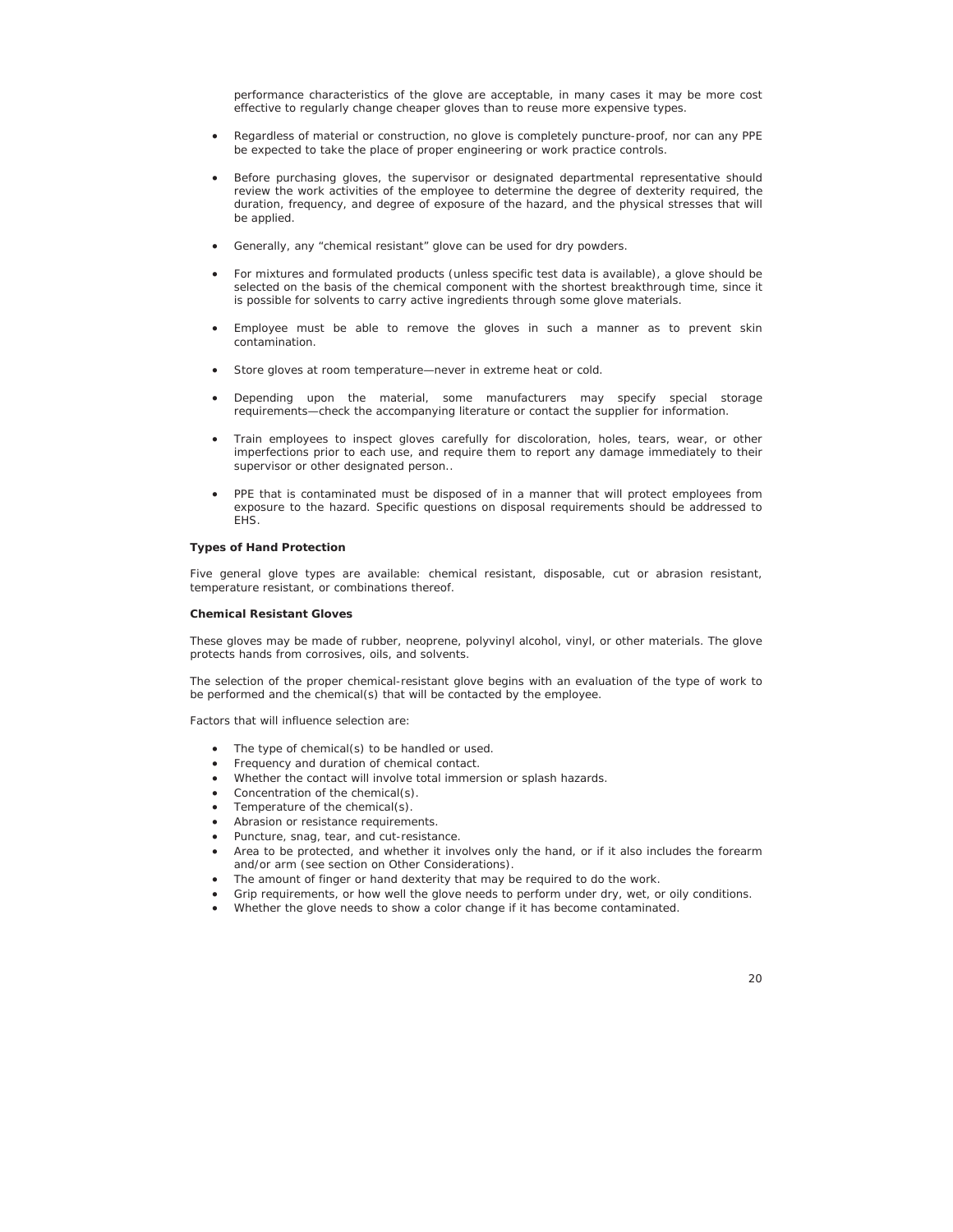- Thermal protection that may be required when handling, for example, cryogenic (i.e. very cold) or superheated materials or liquids.
- Size and comfort requirements.
- The price of the glove.

Different chemicals will affect the protective qualities of a glove in different ways. Select an appropriate glove material based upon:

- **•** Permeation, or how quickly a chemical will pass through the glove material.
- **Breakthrough time**, or the time it takes for the chemical to pass to the inside of the glove.
- **•** Degradation, or how the chemical will affect the physical properties of the glove material upon contact. Degradation can lead to softening, drying, swelling, shrinkage, or other undesirable side effects that could expose the employee to the chemical.

The type of chemical being used is the key factor for choosing the type of material from which the glove should be made. Some of the more common chemical-resistant glove materials are:

- **Buty**l. A synthetic rubber with good resistance to weathering and a wide variety of chemicals.
- x **Neoprene**. A synthetic rubber having chemical and wear-resistance properties superior to those of natural rubber.
- x **Nitrile**. A copolymer available in a wide range of acrylonitrile (propane nitrile) contents; chemical resistance and stiffness increases with higher acrylonitrile content.
- Polyethylene. A fairly chemical-resistant material used as a freestanding film or a fabric coating.
- x **Polyurethane**. An abrasion-resistant rubber that is either coated into fabrics or formed into gloves or boots.
- Polyvinyl alcohol. A water-soluble polymer that exhibits exceptional existence to many organic solvents that rapidly permeates most rubbers.
- **Polyvinyl chloride**. A stiff polymer that is made softer and more suitable for protective clothing applications by the addition of plasticizers.
- **•** Rubber. A highly flexible and conforming material made from a liquid tapped from rubber plants.

General guidelines for selecting chemical-resistant gloves are listed in the Selection Chart for Chemical Resistant Gloves located in Appendix H. Consult the manufacturer's literature or contact EHS for information on the performance of the various classes of gloves versus specific chemicals.

## **Disposable Gloves**

Disposable gloves are typically discarded after a single wearing, and are not designed to provide long term chemical protection. General types of disposable gloves are:

- **Fabric gloves**, usually made of cotton or nylon. These gloves will not generally provide adequate chemical protection, but function well as glove liners.
- x **Nitrile gloves** are more chemically resistant than latex or vinyl, and offer good dexterity, elasticity, abrasion resistance, and conform well to the shape of the hand.
- Latex gloves offer dexterity and conformity, but should only be used in situations involving minimal chemical handling or contact. Some employees may experience an allergic reaction to latex.
- Polyethylene gloves are generally loose fitting and provide a high degree of dexterity.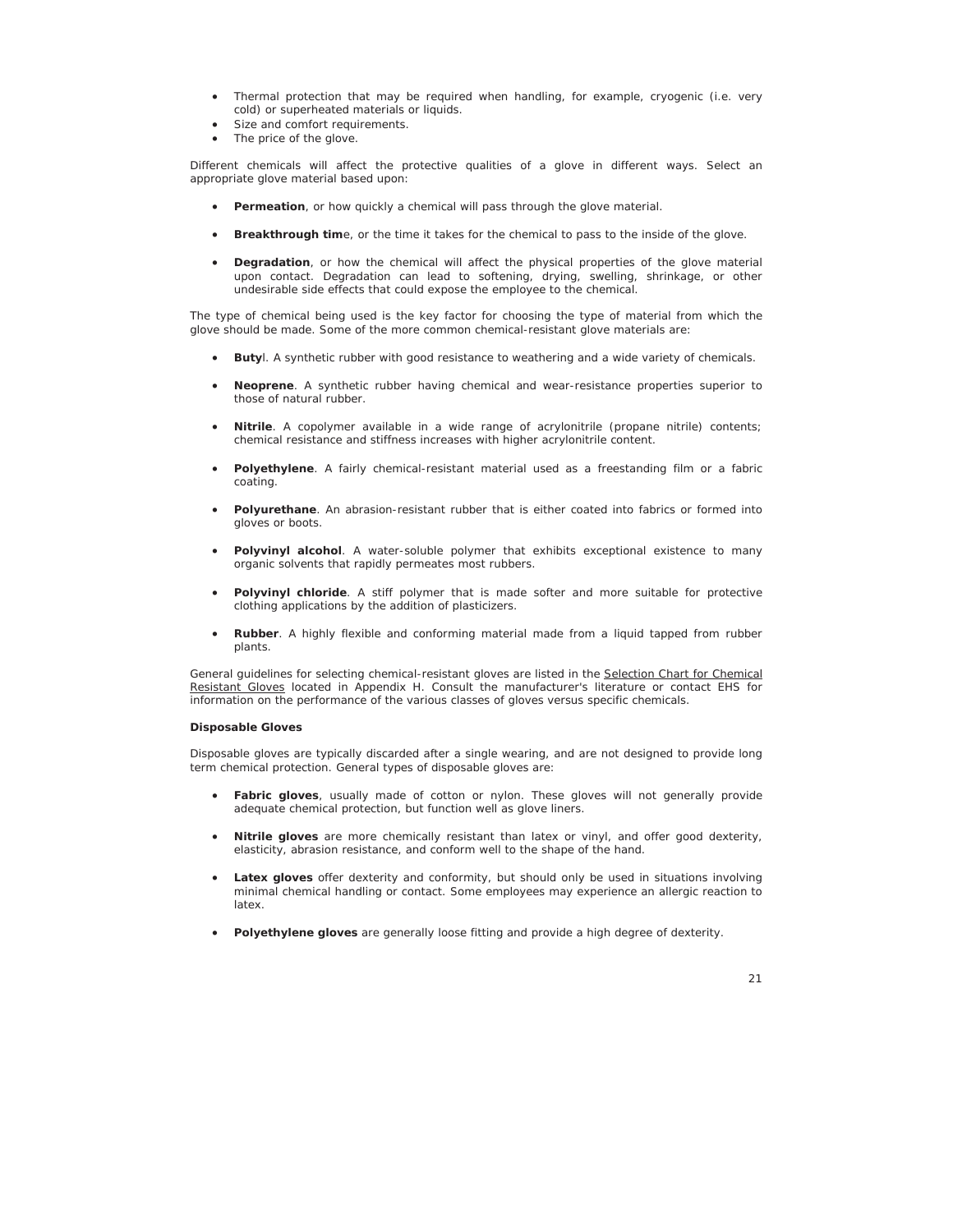x **Vinyl gloves** are not as flexible as latex, but offer a looser, less binding fit, and somewhat better chemical resistance than latex.

## **Cut and Abrasion-Resistant Gloves**

General types of cut and abrasion-resistant gloves are:

- **•** Leather gloves are used to guard against injuries from abrasions, cuts, extreme temperatures, and sparks (such as occur when welding) or burn hazards. They may be used in combination with an insulated liner when working with electricity.
- x **Metal Mesh gloves** are used to protect hands from accidental cuts and scratches from extremely sharp objects such as cutting tools or knives.
- x **Kevlar** ® **gloves** offers exceptional abrasion and burn resistance.
- x **Aluminized Gloves**. Gloves made of aluminized fabric are designed to insulate hands from intense heat. Persons working with molten materials most commonly use these gloves.
- Fabric gloves, usually made from cotton or nylon, do not offer much protection against sharp-edged objects, and may present a snag hazard.

These gloves are generally used to protect from hands from minimal abrasion hazards, or contact with dirt, grease, or other contaminants.

## **Temperature-Resistant Gloves**

General types of temperature-resistant gloves are:

- Leather is a natural insulator, and offers resistance to cuts and abrasion.
- **Kevlar**  $\textdegree$  is cut and abrasion-resistant, and will withstand temperatures up to 600  $\textdegree$  F.
- Cotton terrycloth will work effectively at temperatures up to 600 °F, though dexterity may be a factor.
- Cryogenic gloves offer protection against extremely low temperatures, but are not suitable for immersion in liquid nitrogen or for use near open flames.
- x **Rubber** offers protection against cold temperatures, but will not stand up well to heat.
- Other temperature-resistant gloves, including Nomex®, Zetex®, and Flextra®, are available. The manufacturer's literature should be consulted for specific applications.

#### **Other Considerations**

#### **Glove Linings**

Glove linings will tend to improve comfort by absorbing perspiration, but may decrease dexterity.

General types of linings consist of:

- **•** Unlined gloves offer greater sensitivity and dexterity.
- **•** Flock linings, or linings of shredded fibers, improve absorption of perspiration.
- x **Knit** linings absorb perspiration, and may improve temperature protection.
- **Jersey** linings are generally more comfortable and provide better cushioning than other linings.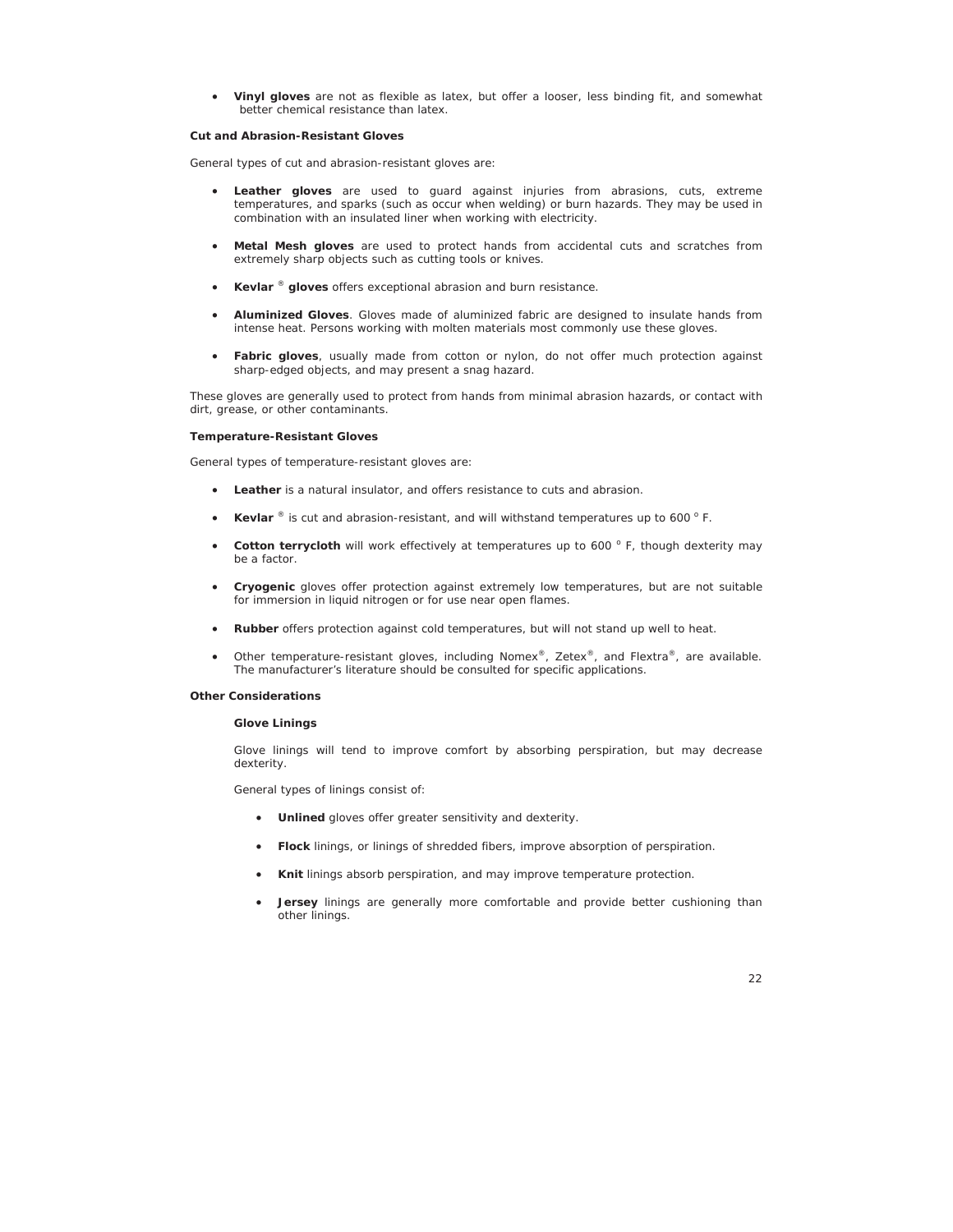- x **Foam** linings may be used to improve temperature protection for hot or cold conditions.
- x **Wool** linings are natural insulators used outdoors for warmth in cold temperatures.

## **Glove length**

- **Finger cots** -- worn on the fingers alone when only minimal protection is required, such as when handling small parts that do not present a hazard to the rest of the hand.
- x **Wrist length** (9-14") protects both the hand and wrist from exposure.
- **Elbow length** (14-18") provide protection if the hand must be immersed in a liquid or extra splash protection, and also shields the forearm from heat hazards, abrasions, or chemicals.
- **•** Shoulder length (30-31") protects the entire arm from exposure.

## **Cuff style**

- Rolled cuffs provide a barrier to keep chemicals on the glove from running onto your skin.
- **Straight cuffs** provide extra length and a snug fit to protect from chemical run-off.
- **Slip-on or open cuffs** make it easier to put on and take off the glove.
- **Safety cuffs** provide additional wrist protection, and improve cut and abrasion resistance.
- Gauntlet-style cuffs support a looser fit, and allow greater movement of the forearm to improve comfort.
- Knit wrist cuffs improve the fit of the glove at the opening to prevent materials from entering the glove.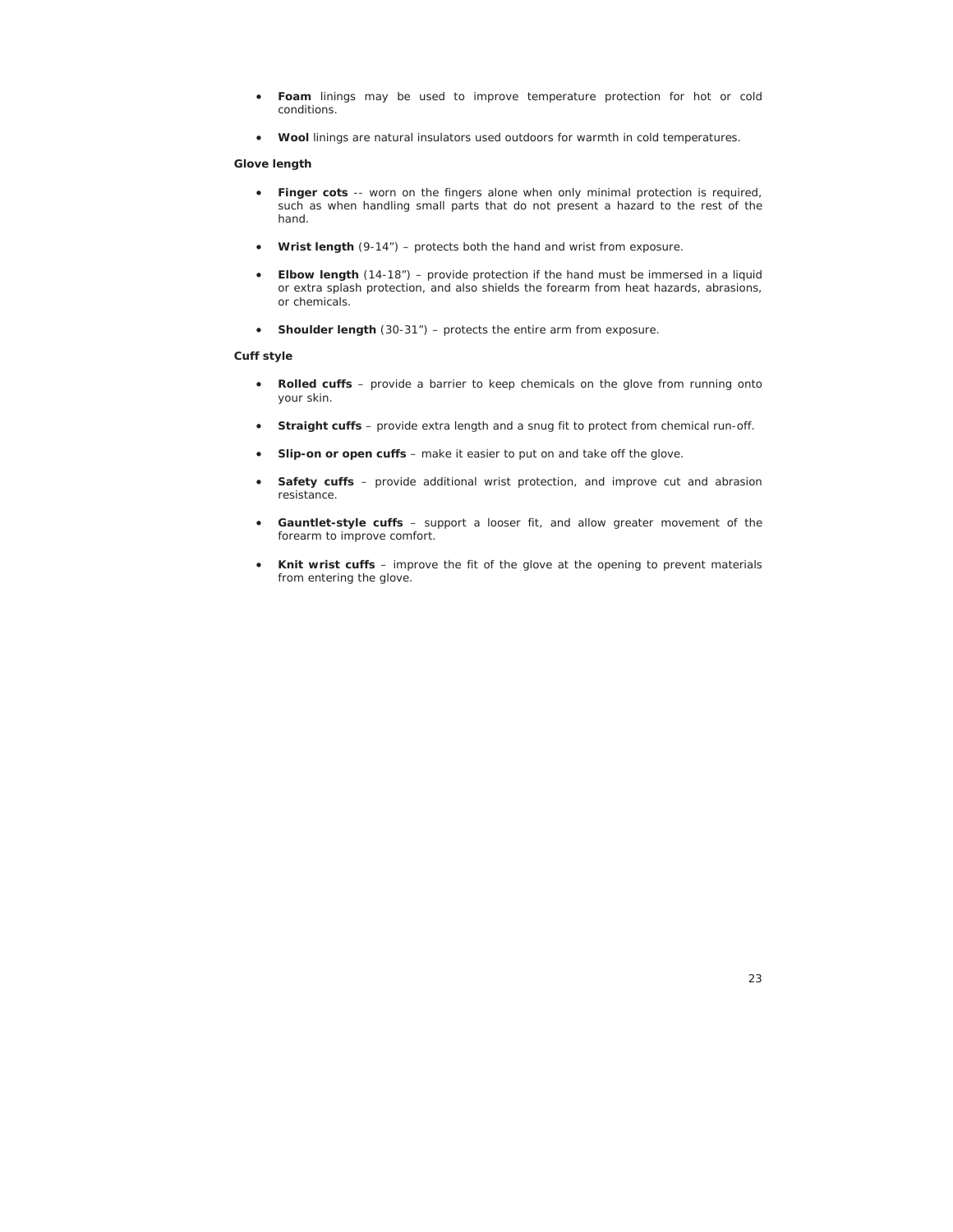# **Protective Clothing and Body Protection**

#### **Compliance with National Standards**

All personal protective clothing and equipment must be of safe design and construction for the work to be performed, and it must be maintained in a sanitary and reliable condition.

Standards are not currently available for all types of protective clothing or body protection. Where such standards do exist, only those items of protective clothing and equipment that meet *NIOS*H, *ANS*I, *AST*M, or *NFPA* standards, as appropriate, may be used. Questions regarding the suitability of a specific item for a given hazard should be referred either to the manufacturer or EHS.

## **General Requirements**

An overview of protective clothing required to conduct research operations is provided in the NCF Chemical Hygiene Plan. Information on this program may be obtained by contacting EHS.

Information on protective clothing required for work involving infectious materials or bloodborne pathogens may be obtained by contacting EHS.

Protective clothing that is subject to contamination with toxic or hazardous substances may not be removed from the work area, and must be disposed of properly and in a manner that protects employees from exposure to the hazard.

If you expect to use protective clothing in the above manner, contact for guidance prior to beginning work.

Care should be exercised in protective clothing selection, since some protective clothing has very limited resistance to chemicals or fire.

Consult the Material Safety Data Sheet (MSDS) to determine the recommended clothing for a particular chemical or chemical mixture.

The department must provide body protection for employees if they are threatened with bodily injury while performing their jobs, and if engineering, work practice, and administrative controls have failed to eliminate these hazards. Workplace hazards that could cause bodily injury include the following:

- x Exposure to intense heat or cold. Note that cold weather clothing is generally considered to be normal wear clothing and is not covered by this program.
- Splashes of very cold or very hot metals or liquids.
- Impacts from tools, machinery, or materials.
- Cuts and/or abrasion.
- Exposure to hazardous chemicals.
- **•** Contact with potentially infectious materials like blood.
- x Radiation.
- Exposure to electrical arc hazards.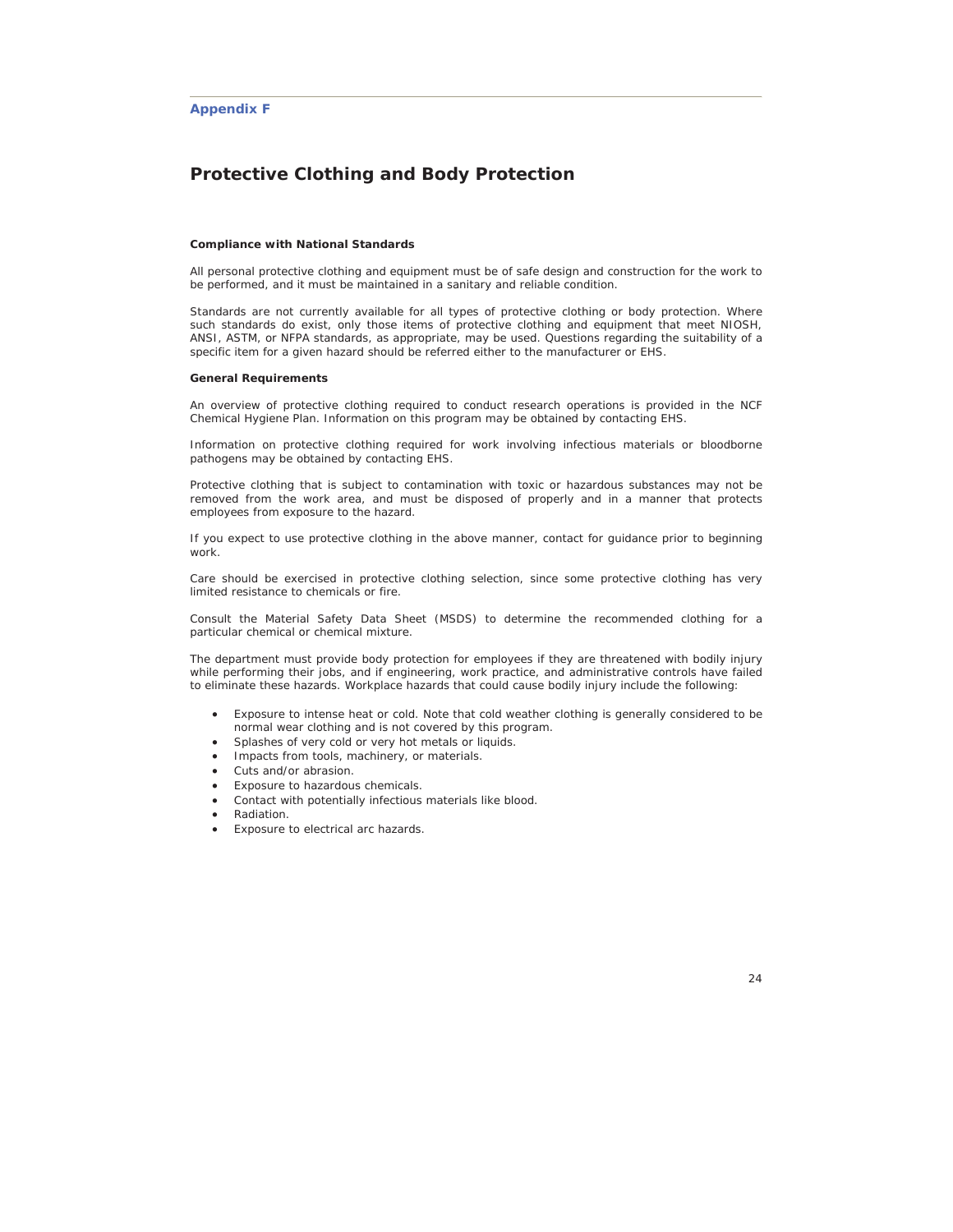#### **Types of Clothing and Body Protection**

As with all protective equipment, protective clothing is available to protect against specific hazards. The department is required to provide personal protective clothing/equipment only for the parts of the body exposed to possible injury.

The protective clothing provided must be constructed of material that will protect against the specific hazards in the workplace. Materials used in protective clothing include the following:

- Paper-like fiber. Disposable suits made of this material provide protection against dust and varying protection against splash hazards. Disposable suits may be coated with a material to increase chemical or water resistance. Uncoated disposable suits are typically only suitable for protection from contamination with particulate hazards (e.g., asbestos or lead).
- **Treated wool and cotton**. Protective clothing made from treated wool and cotton adapts well to changing workplace temperatures and is comfortable as well as fire resistant. Treated cotton and wool clothing protects against dust, abrasions, and rough and irritating surfaces.
- **•** Duck. This closely woven cotton fabric protects employees against cuts and bruises while they handle heavy, sharp, or rough materials.
- Leather. Leather protective clothing is often used to protect against dry heat and flame such as are encountered during grinding and welding operations.
- x **Rubber, rubberized fabrics, neoprene, and plastic**s. Protective clothing made from these materials protects against certain acids and chemicals.
- x **Specialized protective clothing** may incorporate Kevlar for cut resistance (for example, chainsaw chaps), aluminized coatings for protection from radiant heat, and flame-retardant or resistant coatings or materials.
- **Electrical hazard clothin**g. Special clothing may be required for persons exposed to electrical arc hazards and/or extreme temperatures resulting from an electrical arc. This clothing is nonconductive and contains no metal hardware. Extreme exposure may necessitate use of an ultraviolet/infrared flash hood.
- **Cooling vests or jacket**s. Cooling vests or jackets provide protection from heat exhaustion or heat stoke when employees work in very hot environments or conditions.

Be aware that different materials will protect against different chemical and physical hazards. When chemical or physical hazards are present, check with the clothing manufacturer to make sure that the material selected will provide protection from the specific chemical or physical hazards in your workplace or contact EHS for guidance.

Many types of protective clothing restrict airflow and impede perspiration. The risk of heat exhaustion or heat stroke, therefore, may be greatly increased with some types of protective clothing. Employee training on the symptoms of heat stress and the use of engineering controls (e.g., increasing ventilation), administrative controls (e.g., employee rotation), and personal protective equipment (e.g., cooling vests) may be essential to assuring employee safety in hot work environments.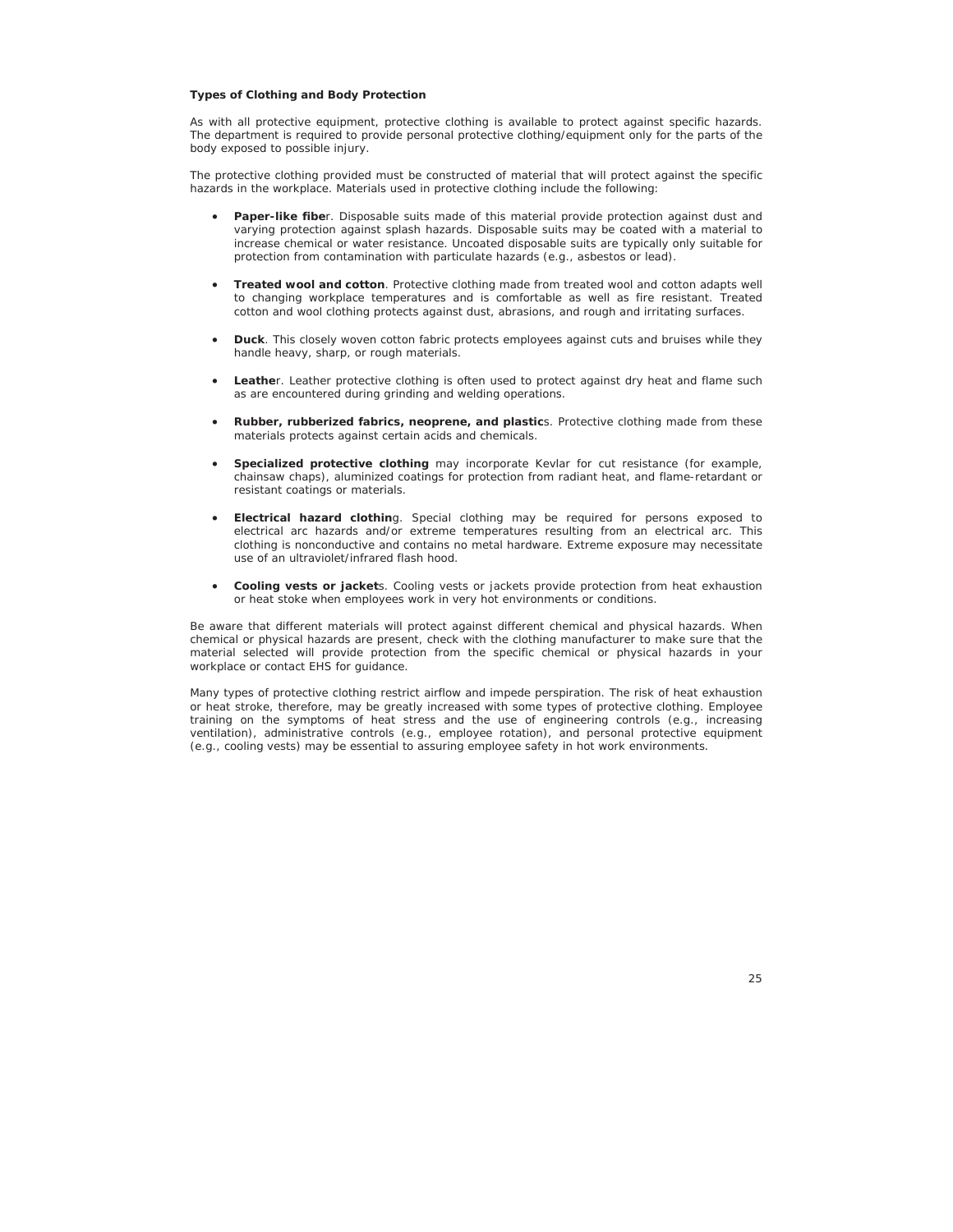## **Appendix G**

# **Fall Protection, Hearing Protection, Respiratory Protection, and Electrical Protective Devices**

## **Fall Protective Devices**

EHS administers the College's Fall Protection Program. Only personnel that have been trained by EHS or other approved sources may perform work requiring the use of fall protective devices. Personnel that perform work on a surface with an unprotected side or edge that is 6 feet or more above a lower level, or 10 feet or more on scaffolds, must be protected from falling by the use of guardrails, safety nets, or personal fall arrest systems. The exact requirements for when fall protective devices are required are outlined in the EHS Fall Protection brochure.

#### **The use of body belts for fall protection and the use of non-locking snaphooks are prohibited as of January 1, 1998.**

If it can be determined that an employee is exposed to potential fall hazards during the hazard assessment process, the supervisor must contact EHS for guidance.

## **Hearing Protective Devices**

EHS administers the College's Hearing Conservation Program. A copy of the Hearing Conservation Program may be obtained by contacting EHS or visiting the EHS web site as listed in the "Departments" directory of the College's home page. Noise measurements must be made to determine if employees are being overexposed and to identify the machines or work processes that are contributing to the exposure. If it is discovered that a worker is exposed to an excessive amount of noise, these measurements are needed to determine the proper hearing protection device (HPD) that needs to be used and if engineering and/or administrative controls need to be implemented. Accurate exposure measurements are also needed so that the affected employee(s) can be included in the Hearing Conservation Program if they are exposed to excessive noise levels. If it can be determined that an employee may be exposed to excessive noise levels based upon the hazard assessment that is performed, contact EHS for guidance. Until such time as the evaluation has been performed, the potentially exposed employee must be provided with hearing protective devices to limit his or her exposure.

## **Respiratory Protective Devices**

EHS administers the College's Respiratory Protection Program. NCF employees will be included in the Respiratory Protection when it is suspected that they are exposed to respiratory hazards that cannot be alleviated with engineering controls (e.g. ventilation, process confinement, or material substitutions). Respirators may be used only in cases where alternative controls are not feasible or are in the process of being implemented. Services that pertain specifically to the respiratory protection program include medical evaluation, fit testing, hazard monitoring, training and the placing of orders for equipment. These services are provided only when entry into the respiratory protection program is required due to hazards in the workplace. Respiratory protection will be required if it is determined that airborne contaminants which pose a health hazard are present in the workplace. If it is suspected that an employee may be exposed to a chemical or particulate (e.g., dust) respiratory hazard based upon the hazard assessment performed, contact EHS for guidance.

## **Electrical Protective Devices**

If an employee performs premise wiring or other electrical work on exposed energized electrical conductors, they must abide by the requirements outlined in NCF's Electrical Safety Program. These employees must be trained to the level of *qualified perso*n, use appropriate lockout and tagout procedures, and use appropriate electrical protective devices. Information on the electrical safety program, Lockout/Tagout program, and electrical protective devices may be obtained by contacting EHS.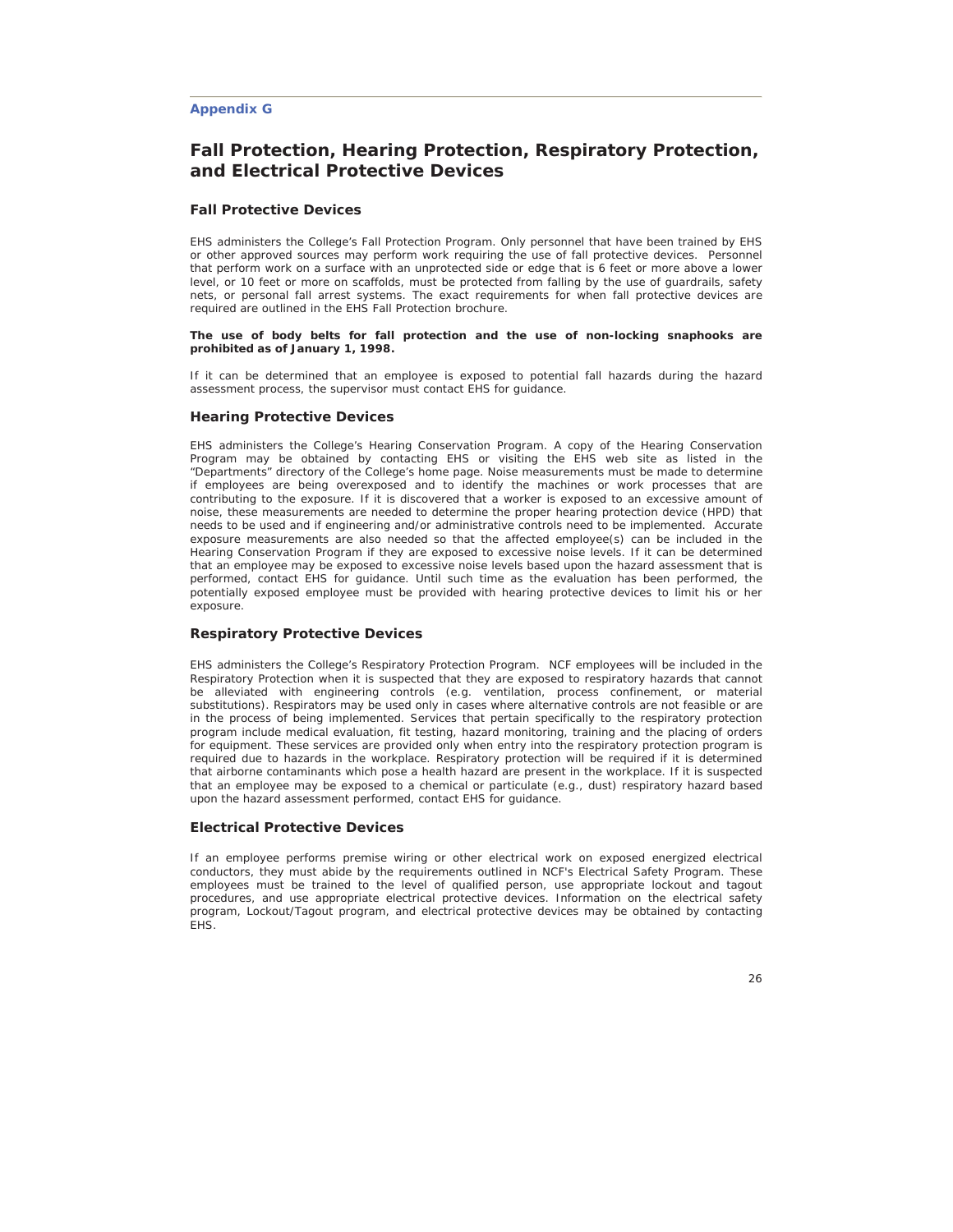# **Appendix H**

# **Glove Selection Chart for Chemical Compatibility**

| <b>Chemical Name</b>         | <b>NFPA</b><br>Health<br>Rating | <b>Nitrile</b> | Natural<br>Rubber<br>Latex | Recommended<br><b>Alternate</b><br><b>Material</b> |
|------------------------------|---------------------------------|----------------|----------------------------|----------------------------------------------------|
| <b>ACETALDEHYDE</b>          | 3                               | P              | G                          |                                                    |
| <b>ACETIC ACID (GLACIAL)</b> | 3                               | F              | Ġ                          |                                                    |
| <b>ACETIC ANHYDRIDE</b>      | 3                               | F              | G                          |                                                    |
| <b>ACETONE</b>               | 1                               | F              | G                          |                                                    |
| <b>ACETONITRILE</b>          | $\overline{a}$                  | F              | F                          | Butyl (E)                                          |
| <b>ACRYLIC ACID</b>          | $\overline{\mathbf{3}}$         | Ğ              | G                          |                                                    |
| <b>AMMONIUM ACETATE</b>      |                                 | E              | E                          |                                                    |
| <b>AMMONIUM CARBONATE</b>    |                                 | Ė.             | E.                         |                                                    |
| AMMONIUM FLUORIDE, 30-70%    | 3                               | Ë              | Ë                          |                                                    |
| AMMONIUM HYDROXIDE, 30-70%   |                                 | E              | Ė                          |                                                    |
| AMMONIUM HYDROXIDE, <30%     |                                 | Ė.             | E.                         |                                                    |
| <b>AMYL ALCOHOL</b>          | 1                               | Ė              | Ġ                          |                                                    |
| <b>ANILINE</b>               | 3                               | F              | G                          |                                                    |
| <b>AQUA REGIA</b>            |                                 | Þ              | P                          | Neoprene (F)                                       |
| <b>AZT</b>                   |                                 |                | G                          |                                                    |
| <b>BENZALDEHYDE</b>          | $\overline{a}$                  | P              | F                          | Butyl (E)                                          |
| <b>BENZENE</b>               | $\overline{2}$                  | F              | P                          | Viton (G)                                          |
| <b>BORIC ACID</b>            |                                 | Ė              | G                          |                                                    |
| <b>BROMOPROPIONIC ACID</b>   |                                 | F              | Ġ                          |                                                    |
| <b>BUTYL ACRYLATE</b>        | $\overline{2}$                  | Þ              | P                          | Teflon (G)                                         |
| <b>BUTYL CELLUSOLVE</b>      |                                 | G              | Ġ                          |                                                    |
| <b>CALCIUM HYDROXIDE</b>     |                                 | E.             | E.                         |                                                    |
| <b>CARBON DISULFIDE</b>      | 3                               | G              | P                          |                                                    |
| <b>CARBON TETRACHLORIDE</b>  | 3                               | P              | P                          | Viton (G)                                          |
| <b>CHLOROBENZENE</b>         | $\overline{a}$                  | P              | P                          | Viton (G)                                          |
| <b>CHLORODI BROMOMETHANE</b> |                                 | P              | P                          | Viton (G)                                          |
| <b>CHLOROFORM</b>            | $\overline{a}$                  | Þ              | P                          | Polyvinyl Alcohol (G)                              |
| <b>CHLORONAPTHALENES</b>     | $\overline{1}$                  | P              | P                          | Viton (G)                                          |
| <b>CHROMIC ACID</b>          | 3                               | F              | Þ                          | (G)                                                |
| <b>CISPLATIN</b>             |                                 | Ġ              | Ġ                          |                                                    |
| <b>CITRIC ACID, 30-70%</b>   |                                 | E.             | Е                          |                                                    |
| CYCLOHEXANE                  | 1                               | E              | P                          |                                                    |
| CYCLOHEXANOL                 | 1                               | E.             | G                          |                                                    |
| CYCLOHEXANONE                | 1                               | P              | P                          | Butyl (G)                                          |
| <b>CYCLOHEXYLAMINE</b>       | 3                               | P              | P                          |                                                    |
| <b>DI-N-AMYLAMINE</b>        | 3                               | Ė.             | P                          |                                                    |
| <b>DI-N-BUTYLAMINE</b>       | 3                               | E.             | P                          |                                                    |
| DI-N-BUTYLPHTHALATE          | $\mathbf{o}$                    | Ē              | F                          |                                                    |
| DI-N-OCTYLPHTHALATE          | $\Omega$                        | E.             | F                          |                                                    |
| <b>DIACETONE ALCOHOL</b>     | 1                               | Ġ              | F                          |                                                    |
| <b>DIALLYLAMINE</b>          |                                 | P              | P                          | Viton (G)                                          |
| DICHLOROACETYL CHLORIDE      | 3                               | P              | P                          | Viton (G)                                          |
| <b>DIESEL FUEL</b>           | $\overline{O}$                  | Ė              | P                          |                                                    |
| <b>DIETHANOLAMINE</b>        | 1                               | Ė.             | E                          |                                                    |
| <b>DIETHYLAMINE</b>          | 3                               | G              | F                          |                                                    |
| <b>DIETHYLENE GLYCOL</b>     | 1                               | Ė.             | E                          |                                                    |
| <b>DIETHYLENETRIAMINE</b>    | 3                               | P              | P                          | Neoprene (G)                                       |
| <b>DIISOBUTYL KETONE</b>     | 1                               | G              | P                          |                                                    |
| <b>DIISOBUTYLAMINE</b>       | 3                               | Ē              | P                          |                                                    |
| <b>DIMETHYL ETHER</b>        |                                 | Ġ              | P                          |                                                    |
|                              |                                 |                |                            |                                                    |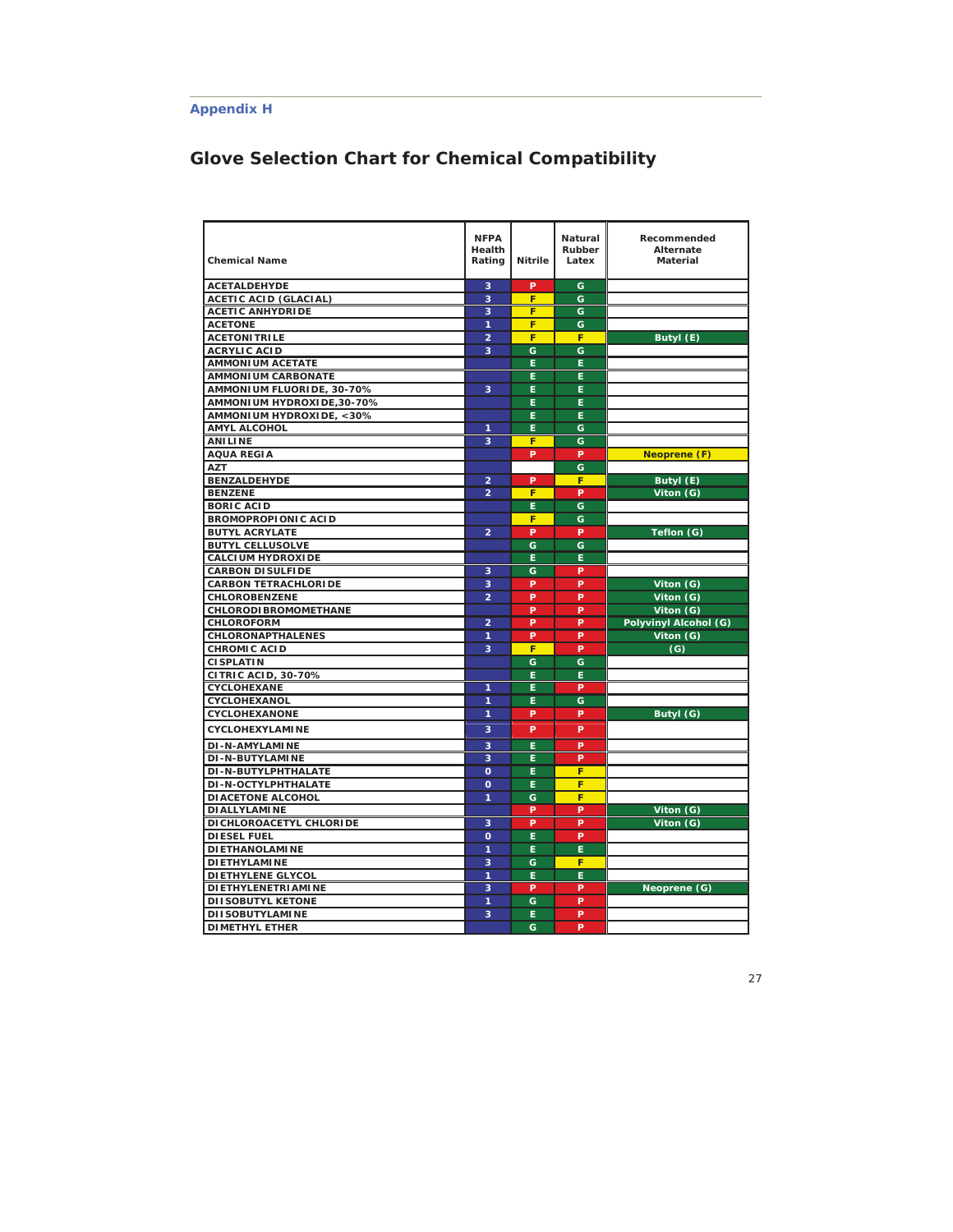| DIMETHYL SULFOXIDE (DMSO)        | 1                       | G  | Е  |                       |
|----------------------------------|-------------------------|----|----|-----------------------|
| <b>DIMETHYLACETAMIDE</b>         | $\overline{a}$          | F  | G  |                       |
| DIMETHYLFORMAMIDE (DMF)          | 1                       | P  | P  | Butyl (G)             |
| 1, 3-DIOXANE                     |                         | P  | F  | Butyl (G)             |
| 1, 4-DIOXANE                     | $\overline{\mathbf{c}}$ | P  | P  | Butyl (G)             |
| <b>EPICHLOROHYDRIN</b>           | 3                       | P  | F  | Butyl (G)             |
| <b>ETHANOL</b>                   | $\mathbf{o}$            | G  | G  |                       |
| <b>ETHYL ACETATE</b>             | 1                       | P  | F  | Butyl (G)             |
| ETHYL ETHER                      | 1                       | G  | P  |                       |
| ETHYLENE GLYCOL DIMETHYL ETHER   | $\overline{\mathbf{c}}$ | F  | F  | Butyl (G)             |
| ETHYLENE DICHLORIDE              | $\overline{a}$          | P  | P  | Polyvinyl Alcohol (E) |
| <b>ETHYLENE GLYCOL</b>           | 1                       | E  | E  |                       |
| FORMALDEHYDE, 30-70%             | 3                       | E  | G  |                       |
| <b>FORMIC ACID</b>               | 3                       | G  | Е  |                       |
| FREON 113 OR TF                  |                         | E  | P  |                       |
| <b>FREON TMC</b>                 |                         | F  | F  | Polyvinyl Alcohol (E) |
| <b>FURFURAL</b>                  | 3                       | P  | P  | Butyl (G)             |
| GASOLINE, 40-50% AROMATICS       | 1                       | E  | P  |                       |
| <b>GASOLINE, UNLEADED</b>        | 1                       | G  | P  |                       |
| GLUTARALDEHYDE, <5%              |                         | G  | G  |                       |
| <b>GLYCEROL</b>                  |                         | E  | Е  |                       |
| <b>HEPTANES</b>                  | $\mathbf{1}$            | E  | P  |                       |
| <b>HEXANE</b>                    | 1                       | E  | P  |                       |
| <b>HYDRAZINE</b>                 | 3                       | E  | F  |                       |
| HYDROCHLORIC ACID, <30%          | 3                       | G  | E  |                       |
| <b>HYDROCHLORIC ACID, 30-70%</b> |                         | G  | G  |                       |
| HYDROFLUORIC ACID,<10%           | $\overline{\mathbf{4}}$ | G  | G  |                       |
| <b>ISOBUTYL ALCOHOL</b>          | 1                       | E  | P  |                       |
| <b>ISOOCTANE</b>                 | $\mathbf{o}$            | E  | P  |                       |
| <b>I SOPROPYL ALCOHOL</b>        | 1                       | E  | E  |                       |
| <b>I SOPROPYLAMINE</b>           | 3                       | P  | P  | Teflon (G)            |
| JET FUEL <30% AROMATICS 73-248C  | $\mathbf{1}$            | G  | P  |                       |
| <b>KEROSENE</b>                  |                         | E  | P  |                       |
| <b>LACTIC ACID</b>               |                         | E  | E  |                       |
| <b>LAURIC ACID</b>               |                         | Е  | E  |                       |
| MALATHION, 30-70%                |                         | G  |    |                       |
| <b>MALEIC ACID</b>               |                         | G  | G  |                       |
| <b>METHANOL</b>                  | $\mathbf{1}$            | F  | F  | Neoprene (G)          |
| <b>METHYL ACETATE</b>            | 1                       | P  | P  | Butyl (G)             |
| <b>METHYL ETHYL KETONE</b>       | 1                       | P  | P  | Butyl (E)             |
| METHYL I SOBUTYL KETONE          | $\overline{\mathbf{c}}$ | P  | P  | Butyl (G)             |
| <b>METHYL METHACRYLATE</b>       | $\overline{a}$          | P  | P  | Polyvinyl Alcohol (E) |
| <b>METHYLENE CHLORIDE</b>        | $\overline{a}$          | P  | P  | Polyvinyl Alcohol (G) |
| <b>AMYL ACETATE</b>              | 1                       | F  | P  | Butyl (G)             |
| <b>BUTYL ACETATE</b>             | 1                       | F  | Þ  | Butyl (G)             |
| <b>BUTYL ALCOHOL</b>             | 1                       | E  | E  |                       |
| N-METHYL-2-PYRROLIDONE           | $\overline{a}$          | P  | E  |                       |
| N-NITROSODI ETHYLAMINE           |                         | P  |    | Butyl (G)             |
| PROPYL ALCOHOL                   |                         | E  | E  |                       |
| NAPHTHA, 15-20% AROMATICS        |                         | E  | P  |                       |
| NAPHTHA, <3% AROMATICS           | 1                       | E  | P  |                       |
| NITRIC ACID, <30%                | 3                       | G  | G  |                       |
| <b>NITRIC ACID, 30-70%</b>       | 3                       | P  | P  | Neoprene (G)          |
| <b>NITROBENZENE</b>              | 3                       | F  | F  | Butyl (G)             |
| <b>NITROETHANE</b>               | 1                       | P  | G  |                       |
| 1-NITROPROPANE                   | 1                       | P  | F  | Butyl (G)             |
| 2-NITROPROPANE                   | 1                       | P  | P  | Butyl (G)             |
| <b>OCTANE</b>                    | $\mathbf{o}$            | G  | P  |                       |
| <b>OCTYL ALCOHOL</b>             | 1                       | E  | E. |                       |
| <b>OLEIC ACID</b>                | $\mathbf{o}$            | E. | G  |                       |
| <b>OXALIC ACID</b>               | 3                       | E. | E. |                       |
| PALMITIC ACID                    |                         | G  | F. |                       |
| PCB (POLYCHLORINATED BIPHENYLS)  | $\overline{\mathbf{2}}$ | G  | P  |                       |
| PENTACHLOROPHENOL                | 3                       | G  | P  |                       |
| <b>PENTANE</b>                   | 1                       | Ė. | P  |                       |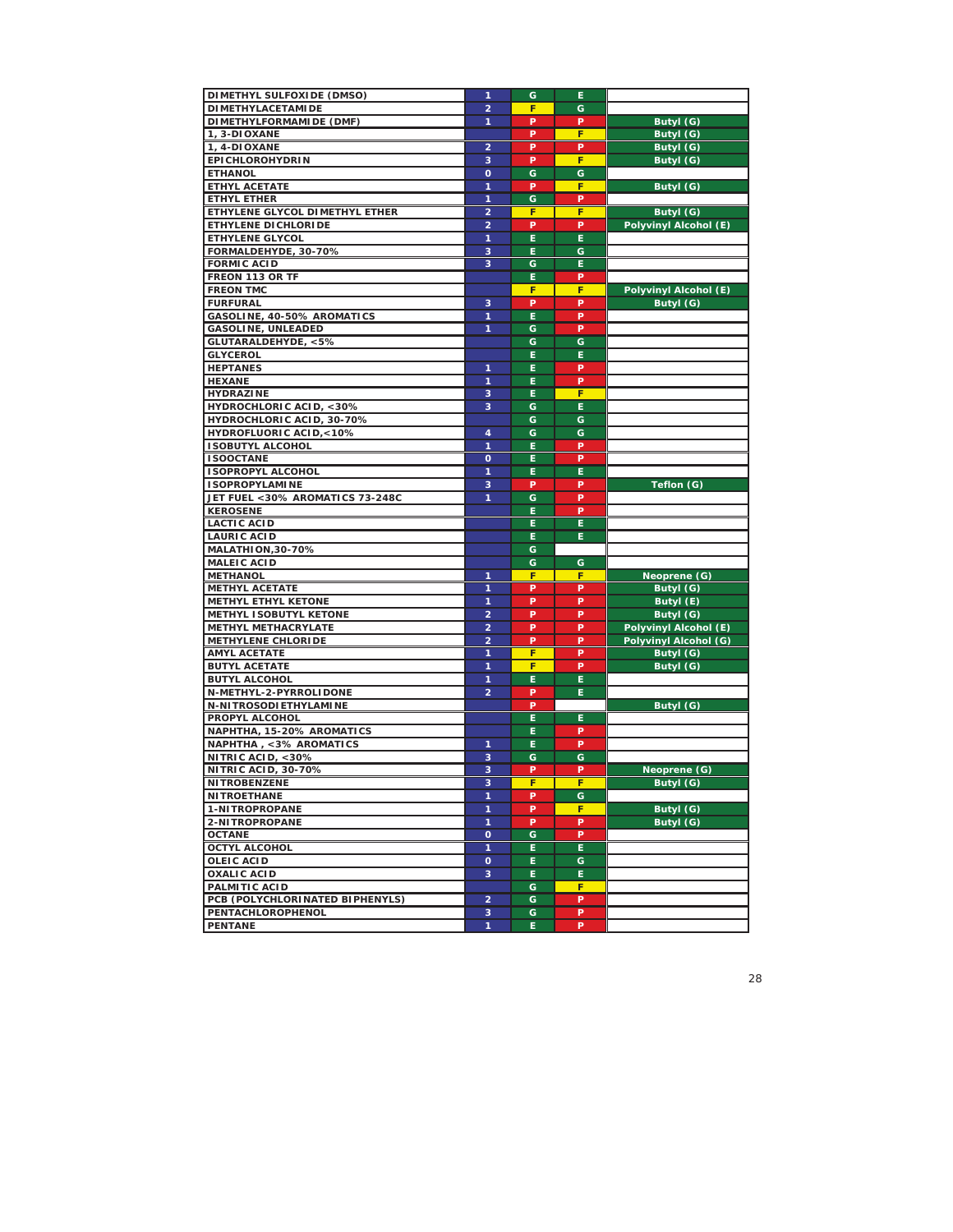| PERCHLORIC ACID, 30-70%        | 3                       | F | F | <b>Neoprene (F)</b>   |
|--------------------------------|-------------------------|---|---|-----------------------|
| PERCHLOROETHYLENE              | $\overline{2}$          | G | P |                       |
| PEROXYACETIC ACID              |                         | P | P | Butyl (G)             |
| PETROLEUM ETHERS, 80-110C      | 1                       | G | P |                       |
| PHENOL                         | 4                       | F | F | (F)                   |
| PHOSPHORIC ACID                | 3                       | G | F |                       |
| PICRIC ACID                    | 3                       | E | G |                       |
| POTASSIUM HYDROXIDE            | 3                       | E | G |                       |
| POTASSIUM IODIDE               |                         | G | G |                       |
| <b>PROPYL ACETATE</b>          | 1                       | F | P | Butyl (F)             |
| <b>PYRIDINE</b>                | $\overline{\mathbf{3}}$ | P | P | Butyl (G)             |
| <b>SODI UM CARBONATE</b>       |                         | E | E |                       |
| SODIUM CHLORIDE                |                         | Е | Е |                       |
| SODIUM FLUORIDE                | 3                       | G | G |                       |
| SODIUM HYDROXIDE.30-70%        | 3                       | G | E |                       |
| SODIUM HYPOCHLORITE            |                         | E | E |                       |
| SODIUM THIOSULFATE             |                         | G | G |                       |
| <b>STYRENE</b>                 | $\overline{2}$          | P | P | Polyvinyl Alcohol (G) |
| SULFURIC ACID, <70%            | 3                       | F | G |                       |
| SULFURIC ACID, >70%            | 3                       | P | P | Butyl (G)             |
| <b>TANNIC ACID</b>             | $\mathbf{o}$            | G | G |                       |
| 1.1.1.2-TETRACHLOROETHANE      |                         | F | P | Viton (G)             |
| <b>TETRAHYDROFURAN</b>         | $\overline{2}$          | F | P | Teflon (G)            |
| <b>TOLUENE</b>                 | $\overline{a}$          | F | P | Viton (G)             |
| TOLUENE-2,4-DIISOCYANATE (TDI) | 3                       | P | P | Butyl (G)             |
| 1,2,4-TRICHLOROBENZENE         | $\overline{a}$          | F | P | Teflon (G)            |
| 1.1.1-TRICHLOROETHANE          | $\overline{2}$          | P | P | Viton (G)             |
| 1,1,2-TRICHLOROETHANE          | $\overline{a}$          | P | P | Viton (G)             |
| <b>TRICHLOROETHYLENE</b>       | $\overline{2}$          | P | P | $Viton$ ( $G$ )       |
| <b>TRICRESYL PHOSPHATE</b>     | $\overline{2}$          | G | G |                       |
| <b>TRIETHANOLAMINE</b>         | $\overline{2}$          | E | E |                       |
| <b>TURPENTINE</b>              | 1                       | E | P |                       |
| <b>XYLENES</b>                 | $\overline{a}$          | F | P | Viton (G)             |
|                                |                         |   |   |                       |

## [top]

The National Fire Protection Association (NFPA) has developed a system for indicating the health hazards of chemicals:

**4** Danger, may be fatal on short exposure. Specialized protective equipment required.

**3 Warning, corrosive or toxic. 2 Warning, may be harmful if inhaled or absorbed. 1 Caution, may be irritating. 0 No unusual hazard. No information available. Avoid skin contact or inhalation..**

The compatibility of the glove films with each chemical is color coded as follows: **P POOR chemical resistance**

**F FAIR chemical resistance**

**G - E GOOD to EXCELLENT chemical resistance**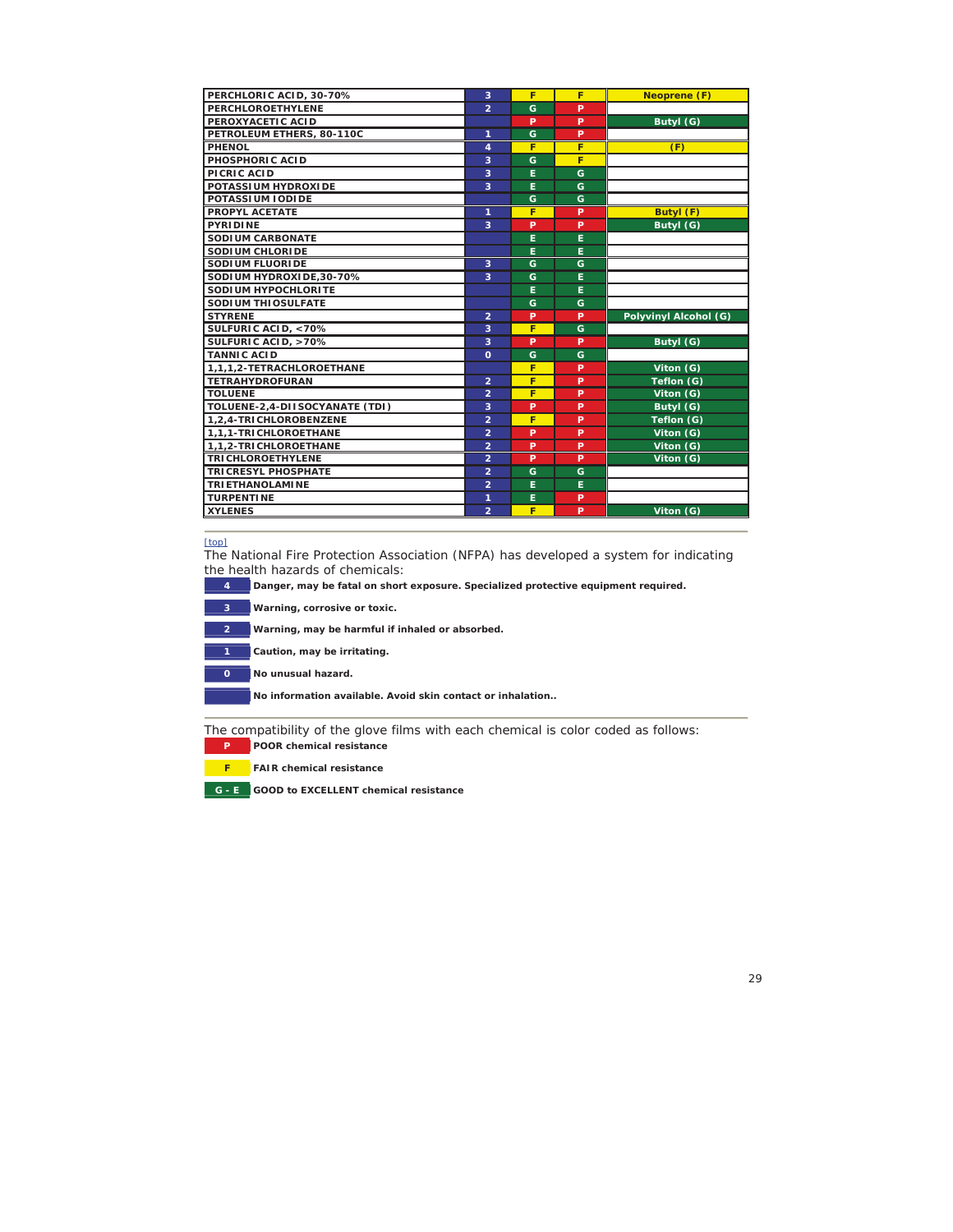# **Appendix I**

# **Who Pays for PPE?**

Protective equipment, including personal protective equipment for eyes, face, head and extremities, protective clothing, respiratory devices, and protective shields and barriers, must be provided, used, and maintained in a sanitary and reliable condition.

## **The supervising department must provide most types of PPE at no cost to the employee.**

PPE that is very personal in nature and that can be worn off the jobsite— specifically some types of safety footwear and safety eyewear—may be partially or fully funded at the discretion the department.

It is recommended that each department maintain a uniform policy for reimbursement of safety footwear and eyewear.

Departments are encouraged to fully reimburse the cost of safety footwear and eyewear. This will assure that adequate and appropriate PPE is provided to and will be used by the employee.

If the department elects to reimburse only a portion or none of the cost of safety footwear or eyewear, it is recommended that the requirement that the employee provide this PPE be included in the position description and that this requirement be fully explained during the interview process.

## Safety Footwear

Specialized safety footwear, such as electrical protective, conductive, chemical resistant, foundry/heat resistant footwear or footwear with metatarsal protection must be provided at no cost to the employee. Reimbursement for the purchase of all other types of safety footwear is at the discretion of the department.

If the department elects to reimburse none or only a portion of the cost of safety footwear, remember that the department PPE Coordinator is still obligated to assure the adequacy of this PPE for the hazards to which the wearer is exposed.

#### Safety Eyewear

Specialized safety eyewear, such as prescription lenses that are fitted to full-face respirators, laser protective eyewear, welding helmets, and face shields, must be provided at no cost to the employee. Reimbursement for impact resistant prescription safety eyewear is at the discretion of the department. If the department elects to reimburse none or only a portion of the cost of safety eyewear, remember that the department PPE Coordinator is still obligated to assure the adequacy of this PPE for the hazards to which the wearer is exposed.